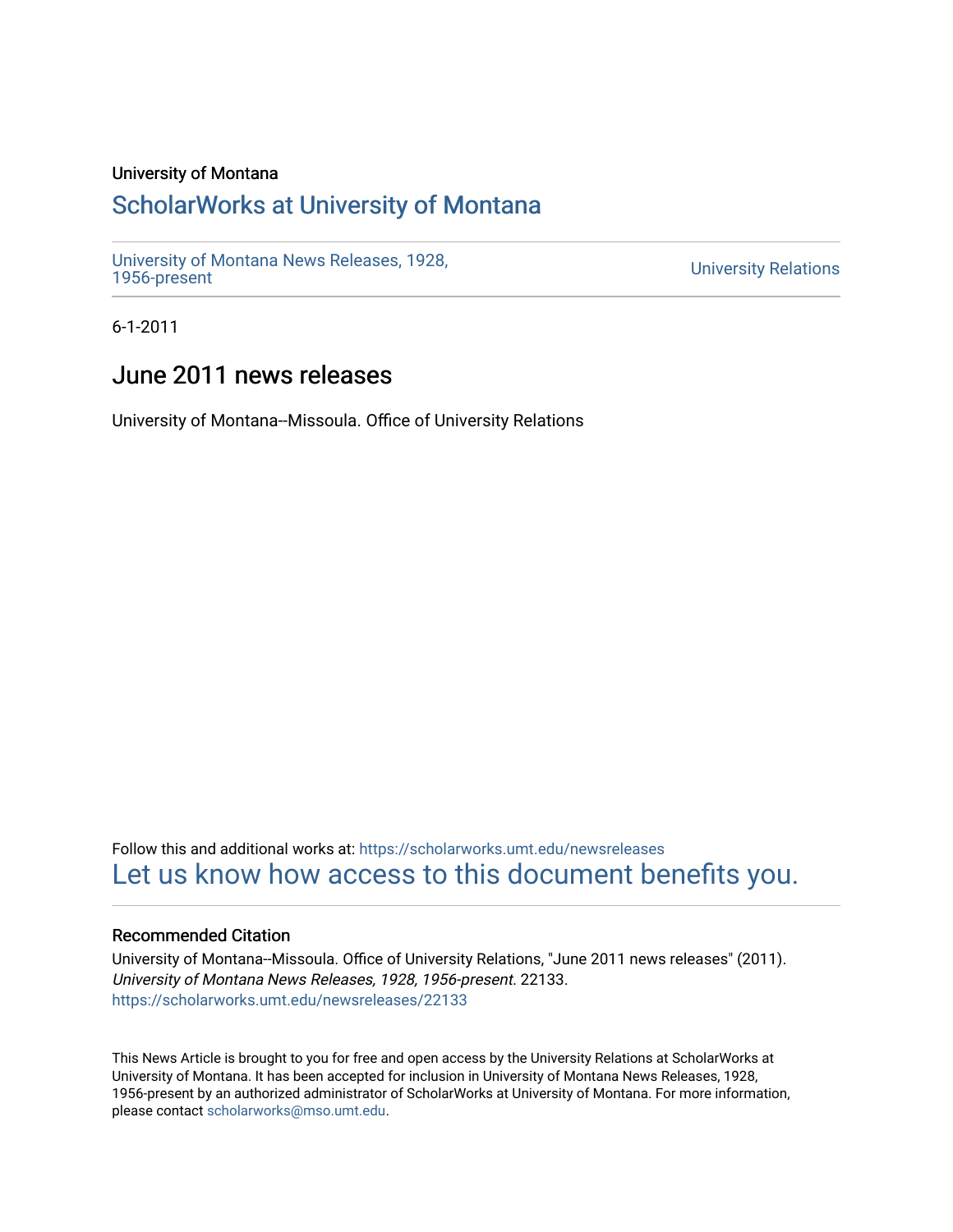

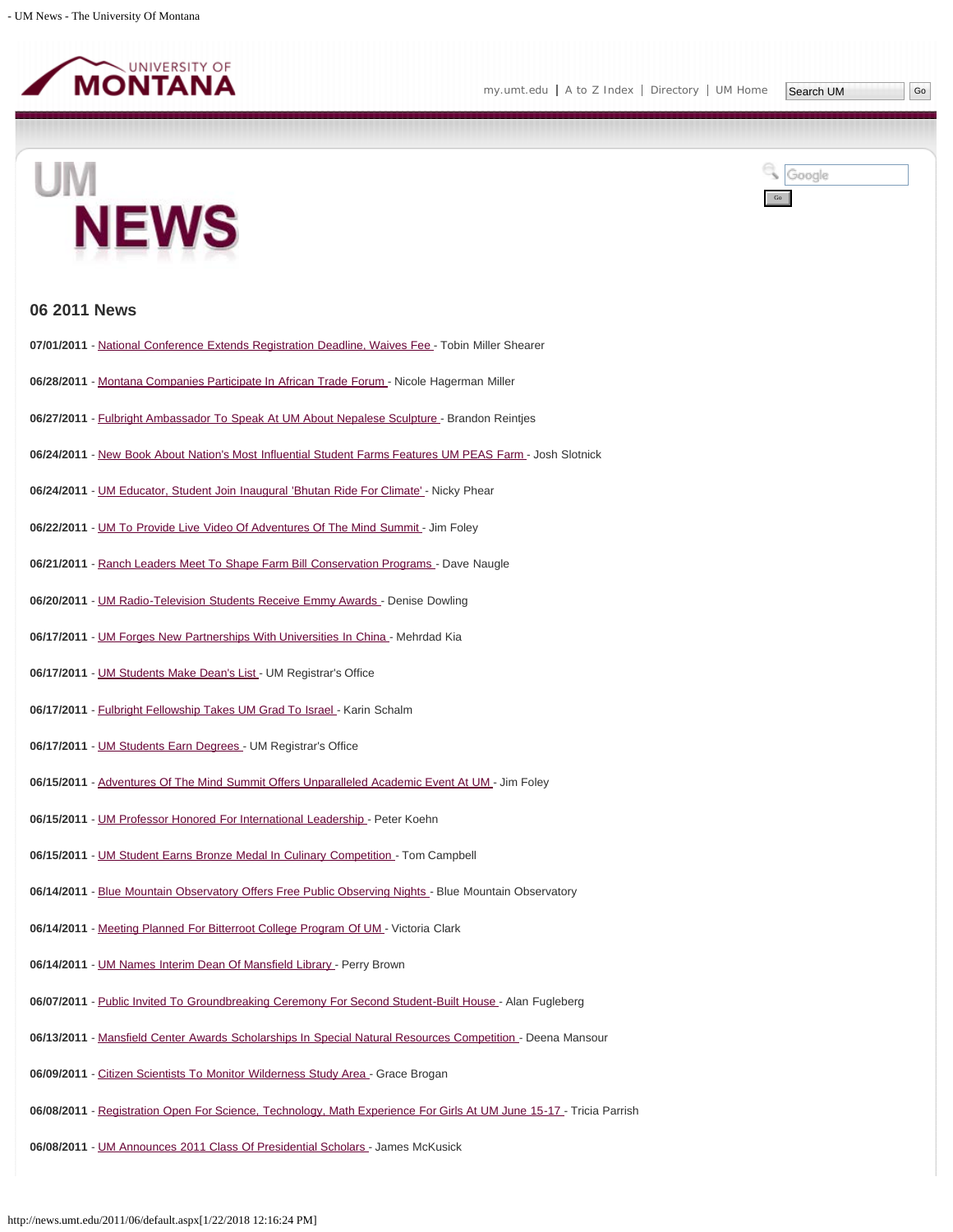**06/07/2011** - [Second Annual 'Weird Science Dance Party' At Caras Park June 10 -](#page-33-0) Levi McGarry **06/07/2011** - [UM Launches Scholarship For Japanese Students Affected By Earthquake Tsunami](#page-34-0) - Effie Koehn **06/06/2011** - [Mansfield Center Announces Pat Williams Scholarship Awards -](#page-35-0) Deena Mansour 06/06/2011 - [Furthur Takes Adams Center Stage In September](#page-37-0) - Aaron Reynolds 06/03/2011 - [UM Study Suggests Diabetics Burn Fat Faster Than Average Person](#page-38-0) - Charles Dumke **06/02/2011** - [Record Number Of Riders Use UM Buses](#page-39-0) - Nancy Wilson **06/02/2011** - [Montanans Conduct Public Diplomacy Exchange Visit To China](#page-40-0) - Deena Mansour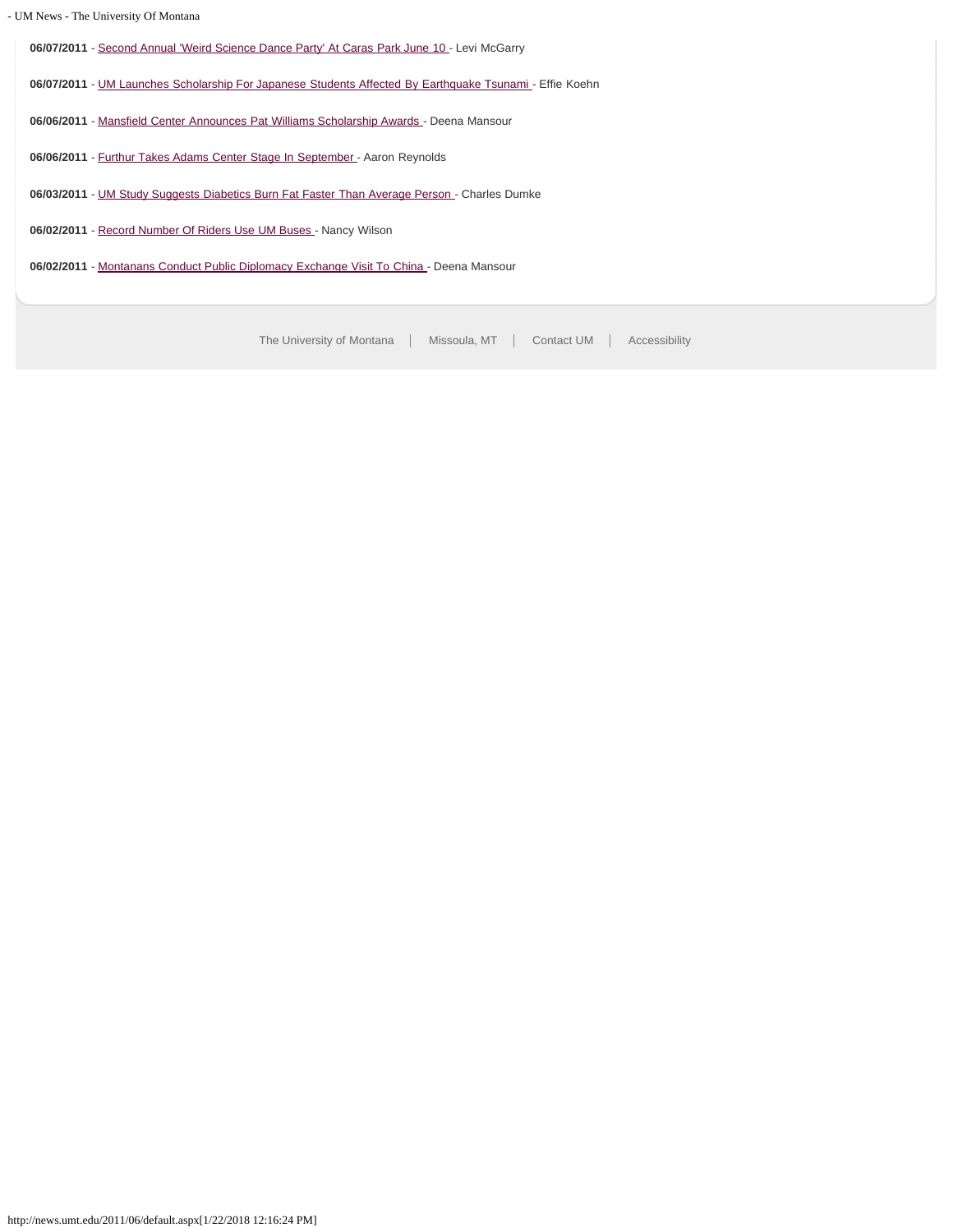<span id="page-3-0"></span>



July 01, 2011

# **MISSOULA —**

Organizers of the Beyond Boundaries National Conference, to be held at The University of Montana Oct. 20-22, have extended the deadline to register for the conference to Sept. 15.

The \$75 conference fee also will be waived for all participants, thanks to financial support from Humanities Montana and the UM Environmental Studies and African American Studies programs.

The three-day conference, "Beyond the Breadbowl: Hunger, Excess and the American Appetite," aims to increase dialogue about equality issues and encourage local and national action.

Mark Winne, author of "Closing the Food Gap" and "Food Rebels, Guerrilla Gardeners, and Smart-Cookin' Mamas," will begin the conference with a lecture.

The conference is student-facilitated, and undergraduate students are encouraged to participate. Seventy-five participants will be selected on a first-come, first-served basis. Attendees will be responsible for any costs associated with travel and lodging.

Applications for the conference can be found at [http://cas.umt.edu/aas/registration.cfm.](http://cas.umt.edu/aas/registration.cfm) For more information, email Tobin Miller Shearer, UM assistant professor of history, at [tobin.shearer@umontana.edu](mailto:tobin.shearer@umontana.edu).

###

TMS/als

Dailies, weeklies

063011conf

**Contact:** Tobin Miller Shearer, assistant professor, UM Department of History, 406-243-6225, [tobin.shearer@umontana.edu](mailto:tobin.shearer@umontana.edu).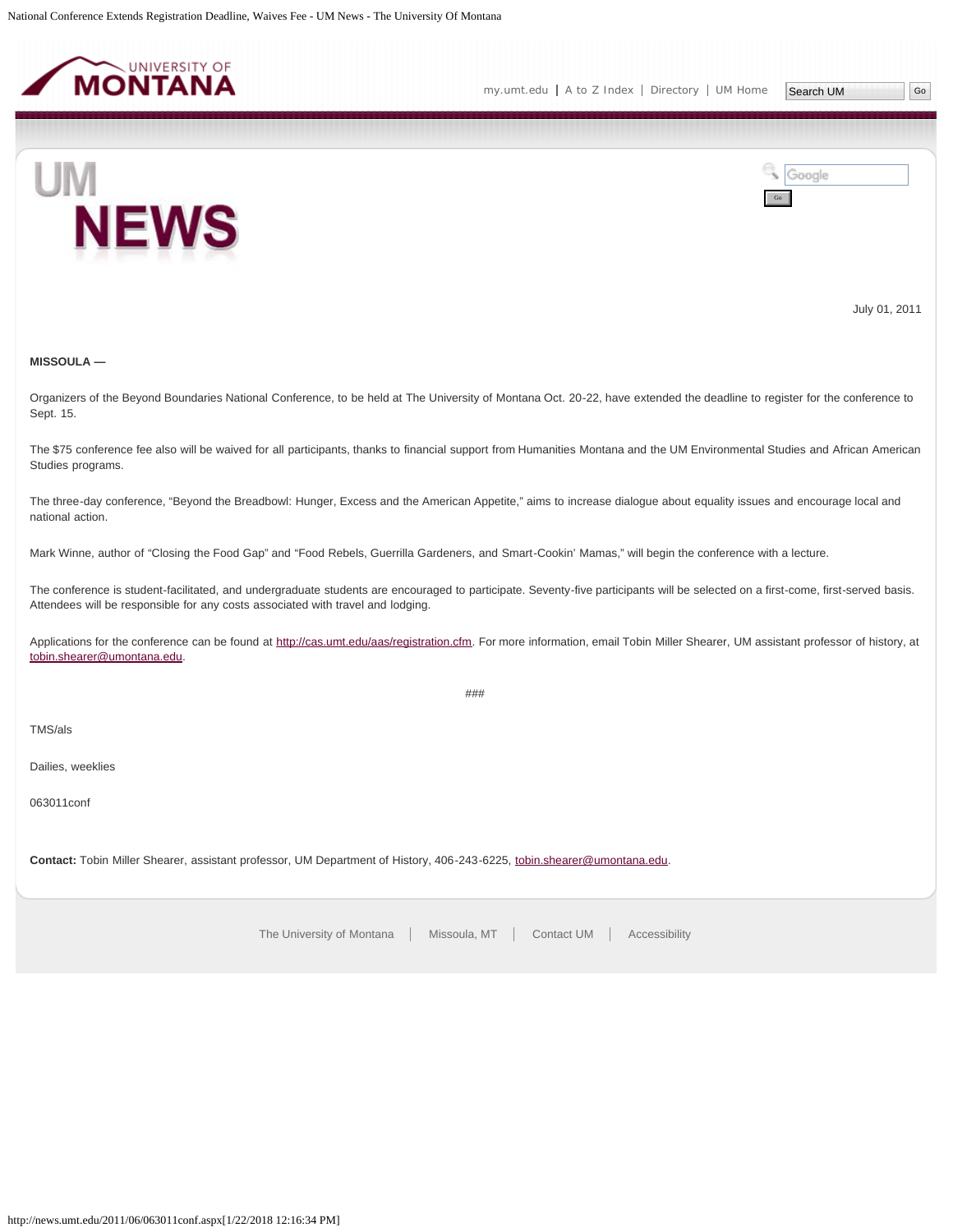<span id="page-4-0"></span>



June 28, 2011

#### **MISSOULA –**

Representatives from two Montana companies, SRS Crisafulli, based in Glendive, and The Milky Whey Inc., headquartered in Missoula, recently traveled to Lusaka, Zambia, to attend the 2011 African Growth and Opportunity Act Forum.

AGOA is the centerpiece of the U.S. government's trade policy with sub-Saharan Africa and is designed to provide countries that do not already have a free trade agreement with the United States liberal access to U.S. markets.

Participation in the forum by the two Montana World Trade Center member companies was made possible through the center's partnership with the Corporate Council on Africa and its U.S.-African Business Center, which is funded by the U.S. Agency for International Development.

"Africa is the emerging market in the world today," said Tim McCoy, CCA vice president for business development and director of the U.S.-Africa Business Center. "Montana companies, with their expertise in sectors such as mining and agriculture, are exceptionally well-positioned to take advantage of the many business opportunities to be found now in Africa. CCA is very happy to work with the Montana World Trade Center to provide a steady flow of information to Montana companies about these opportunities."

Though China's economy continues to grow rapidly, most of the world's fastest-growing economies were in sub-Saharan Africa during the first decade of the 2000s. The International Monetary Fund projects that this trend will continue over the next five years.

While AGOA is a progressive U.S. policy that aims to reduce trade barriers, increase diversified exports, create jobs and expand opportunities for Africans, it also offers great benefits for Montana companies. Zambia's economy is projected to grow at 6.5 percent in 2011 and 6.7 percent in 2012, with manufacturing, electricity, gas, water and construction sectors making major contributions, according to the latest African Economic Outlook report.

Laura Fleming, president and CFO of SRS Crisafulli, an agricultural and industrial pump manufacturing company, and Curt Pijanowski, president of The Milky Whey Inc., a distributor of dairy ingredients, attended the private sector session at the forum that is part of the AGOA ministerial meetings. Participating companies were looking for distributors and in-country representatives. The trip laid the groundwork for international business development and helped the Montana business leaders gain insight into the African market.

"It's critically important for small businesses to understand new markets firsthand and to build relationships for future success," said MWTC Executive Director Arnie Sherman. "We are grateful for partnerships and organizations like CCA that make this possible for Montana companies."

The contacts made during the forum moved the two Montana companies a step closer to business partnerships and increased sales in Africa.

 "I feel very fortunate and pleased to have participated in the AGOA trade forum," Pijanowski said. "The African economies are developing at such a rapid pace that opportunity abounds. I am optimistic about developing lasting business relationships."

While at the forum, Fleming and Pijanowski met U.S. trade representative Ambassador Ron Kirk. Fleming said she has been intrigued by Zambia's active mining sector, which SRS Crisafulli currently is serving indirectly, but she was not aware of the AGOA legislation and the forum until MWTC brought it to her attention in early May.

"I am profoundly grateful to our hosts and the organizers of the AGOA private sector meetings and to the Montana World Trade Center for bringing this unique forum to my attention, and to CCA for making getting to Lusaka relatively painless," she said. "For my first adventure to the African continent, I think I picked well."

Fleming also took part in the grand opening of the Zambia-U.S. Chamber of Commerce in Lusaka, where U.S. Secretary of State Hillary Rodham Clinton addressed the crowd. Clinton said the key to successful U.S.-African relations is in building "a relationship of partnership not patronage, of sustainability not quick fixes."

Montanans Cora Neumann and Joan Wadelton also attended the AGOA forum.

Neumann, who grew up in Bozeman, runs the African First Ladies Initiative at RAND Corp. and was in Lusaka to support Zambia's First Lady Thandiwe *Banda* in her role as patron of the African Women Entrepreneurship Program.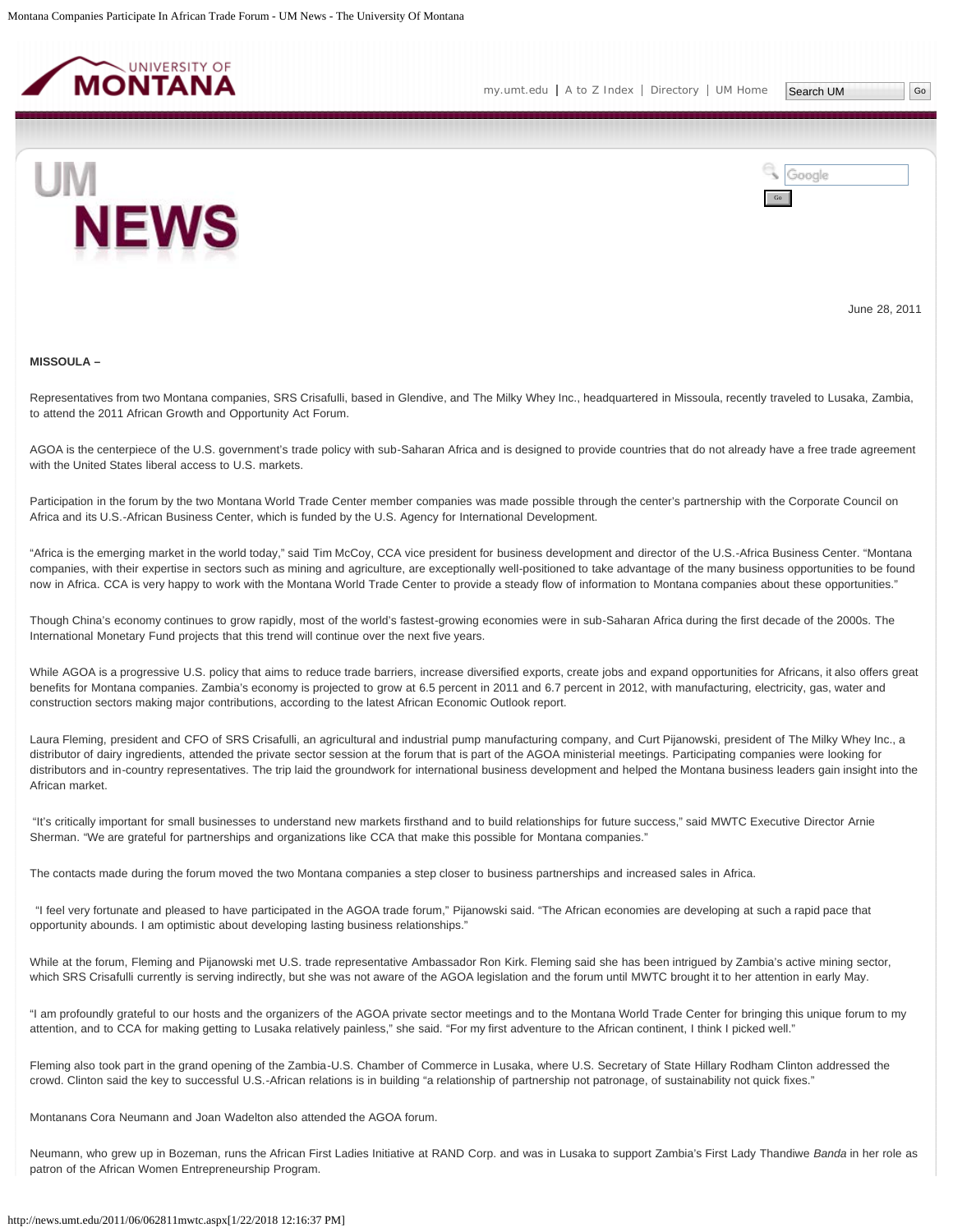Wadelton, who is from Winnett, works for the State Department as a diplomat and was in Lusaka to help manage a program for successful businesswomen from around sub-Saharan Africa who want to do business with the U.S. More information about the Montana World Trade Center, based at The University of Montana, is online at [http://www.mwtc.org](http://www.mwtc.org/). ### **NOTE TO EDITORS:** Photos are available by calling Nicole Hagerman Miller at 406-243-5856 or emailing [nicole@mwtc.org.](mailto:nicole@mwtc.org) NH/bd

Western Montana, dailies, Ranger Review

062811mwtc

Contact: Nicole Hagerman Miller, Montana World Trade Center, 406-243-5856, [nicole@mwtc.org](mailto:nicole@mwtc.org).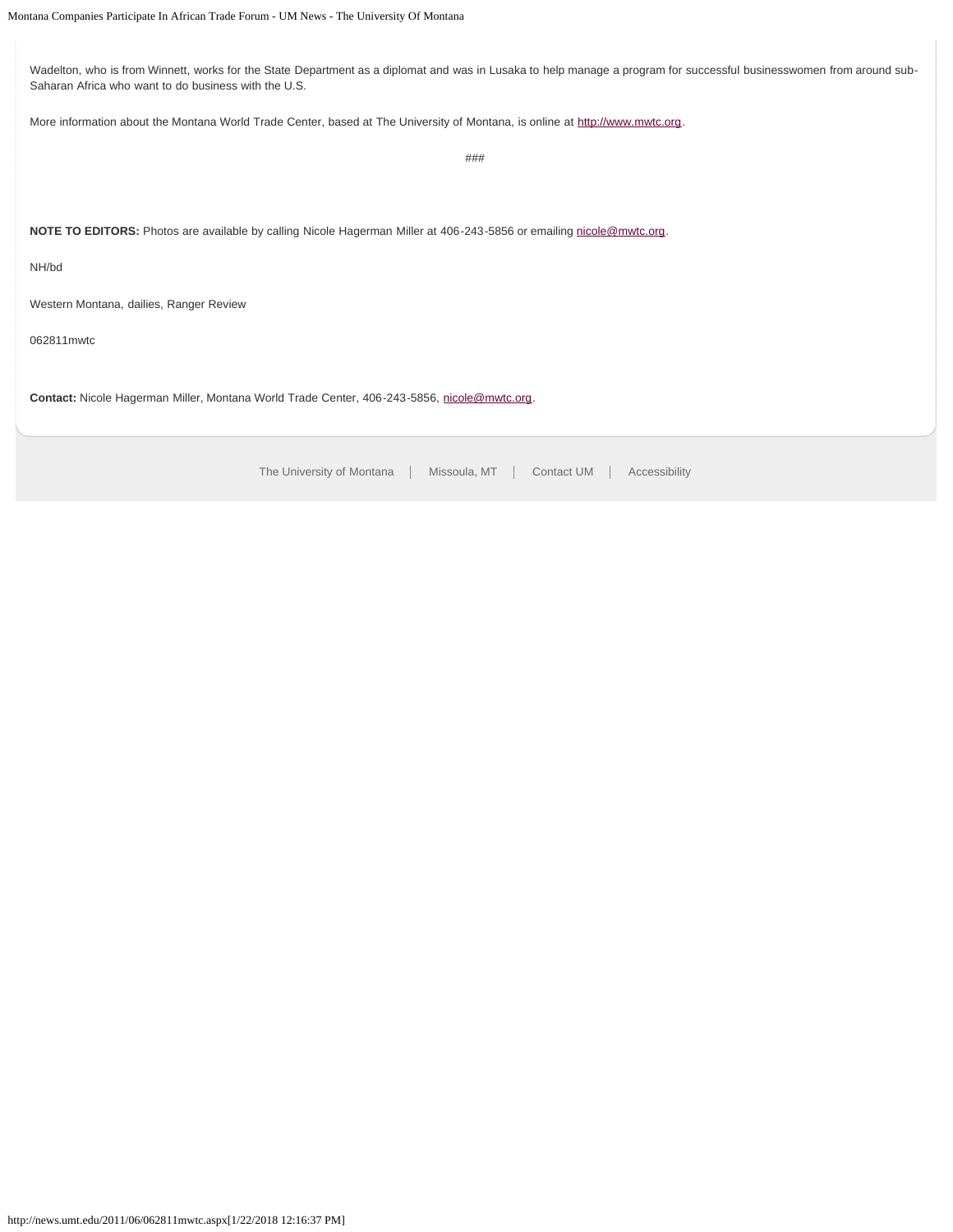<span id="page-6-0"></span>



June 27, 2011

# **MISSOULA –**

Sculptor and 2006 Fulbright Scholar Rachel Stevens will give a presentation about her experiences studying copper-casting techniques used by Newari icon makers in Nepal on Tuesday, July 12, at The University of Montana.

Stevens will present "Sojourner for Form" at noon in James E. Todd Building Room 204. The event, sponsored by the Montana Museum of Art & Culture and the Maureen and Mike Mansfield Center at UM, is free and open to the public.

Stevens, a Fulbright ambassador, is a professor at New Mexico State University in Las Cruces. As a Fulbright Scholar in Nepal, she visited sites sacred to Buddhist and Hindu pilgrims. Those visits and her experiences with the Newari icon makers culminated in her collaboration with the copper artisans of Sulav Studios in Patan, Nepal, and the creation of two contemporary art installations.

In 1998 Stevens was the recipient of a Pollock-Krasner Foundation grant. She attended the Skowhegan School of Painting & Sculpture in Maine and received a Bachelor's of Fine Arts from the Maryland Institute College of Art in Baltimore and a Master's of Fine Arts from Syracuse University in New York. She exhibits her sculptures nationally.

The Fulbright Ambassadors Program identifies, trains and engages a select group of former Fulbright Scholars to serve as representatives for the Fulbright program at campus workshops and academic conferences across the United States.

For more information visit the MMAC website at <http://www.umt.edu/montanamuseum>or call 406-243-2019.

 $###$ 

BK/bd

Western Montana

062711mmac

**Contact:** Brandon Reintjes, curator of art, Montana Museum of Art and Culture, 406-243-2019, [brandon.reintjes@mso.umt.edu.](mailto:brandon.reintjes@mso.umt.edu)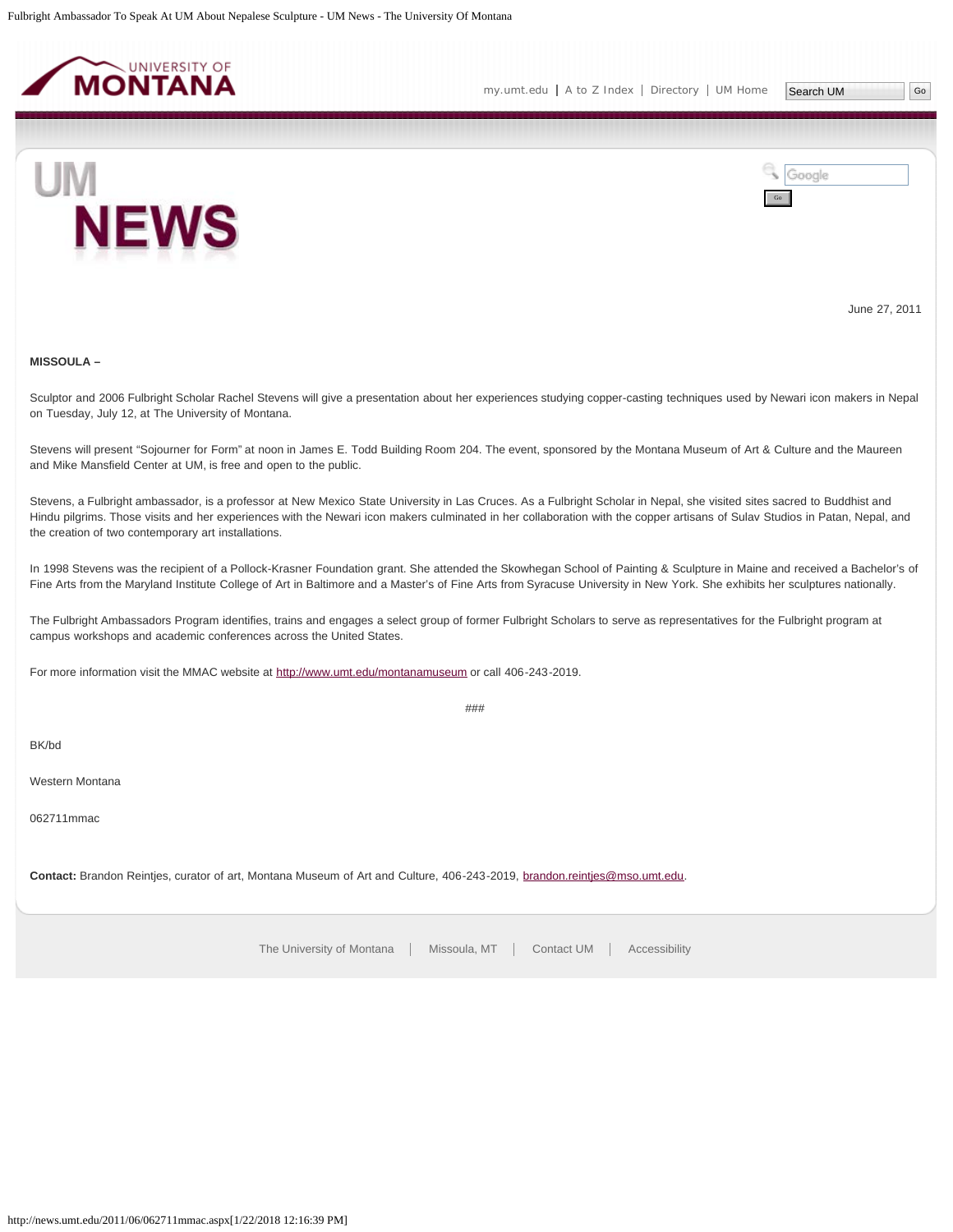<span id="page-7-0"></span>

[my.umt.edu](http://my.umt.edu/) | [A to Z Index](http://www.umt.edu/search/atoz/) | [Directory](http://www.umt.edu/directory/) | [UM Home](http://www.umt.edu/)

Search UM



Google Go

June 24, 2011

#### **MISSOULA –**

The Program in Ecological Agriculture and Society (PEAS) Farm, a joint project of The University of Montana and Garden City Harvest in Missoula, is featured in an essay included in the book "Fields of Learning: The Student Farm Movement in North America," released this month by The University Press of Kentucky.

The book is a volume of essays by pioneering educators directly involved in the founding and management of what "Fields of Learning" editors Laura Sayre and Sean Clark describe as the 15 of the most influential student farms in North America. Arranged chronologically, the essays illustrate how the student farm movement originated in the 19th century, gained ground in the 1970s and flourishes today.

Essays include farms from the University of California, Davis, to Yale University and from The University of Montana to the University of Maine. Josh Slotnick, a lecturer in UM's Environmental Studies Program, contributed the book's essay about the PEAS Farm in Missoula.

In the essay, the UM alum describes how he returned to Missoula after earning a master's degree in professional studies in agriculture extension and adult education at Cornell University. He dreamed of creating an opportunity for UM students and the Missoula community to experience the benefits of growing food with others in a program similar to one he attended at the University of California, Santa Cruz, where he earned a certificate in ecological horticulture.

Slotnick soon connected with the director of the Women, Infants, and Children program in Missoula, who was concerned about continued availability of social programs for those in need, and with UM philosophy Professor Deborah Slicer, who said "Why don't we make a student farm here, at The University of Montana?"

Those connections were the beginning of several community conversations and a lot of hard work by many people that eventually resulted in the partnership between UM and Garden City Harvest to support the PEAS Farm. Though the road between then and now was rocky at some points, Slotnick describes how UM and the community worked together to create and maintain something greater than either could have done alone.

Today, students at UM can get the experiential education that Slotnick envisioned through the PEAS Farm and the University's Environmental Studies Program, which offers an emphasis in sustainable food and farming and provides an array of innovative undergraduate and graduate courses related to food and farming.

"A true educational experience should allow students to emerge changed," Slotnick said. "After the experience they should feel the potential for creating a different type of relationship between themselves and the world. At UM, the PEAS Farm is host to just such a program."

For more information about the PEAS Farm and the sustainable food and farming emphasis available through UM's Environmental Studies Program, visit [http://www.cas.umt.edu/evst/students\\_undergrad\\_emphasis\\_sff.htm,](http://www.cas.umt.edu/evst/students_undergrad_emphasis_sff.htm) call Slotnick at 406-239-6993 or email [joshua.slotnick@umontana.edu.](mailto:joshua.slotnick@umontana.edu)

More information about the book "Fields of Learning" is online at [http://www.kentuckypress.com/live/title\\_detail.php?titleid=2625.](http://www.kentuckypress.com/live/title_detail.php?titleid=2625)

###

BD

Western Montana, Dailies

062411peas

**Contact:** Josh Slotnick, lecturer, UM Environmental Studies Program, 406-239-6993, [joshua.slotnick@umontana.edu.](mailto:joshua.slotnick@umontana.edu)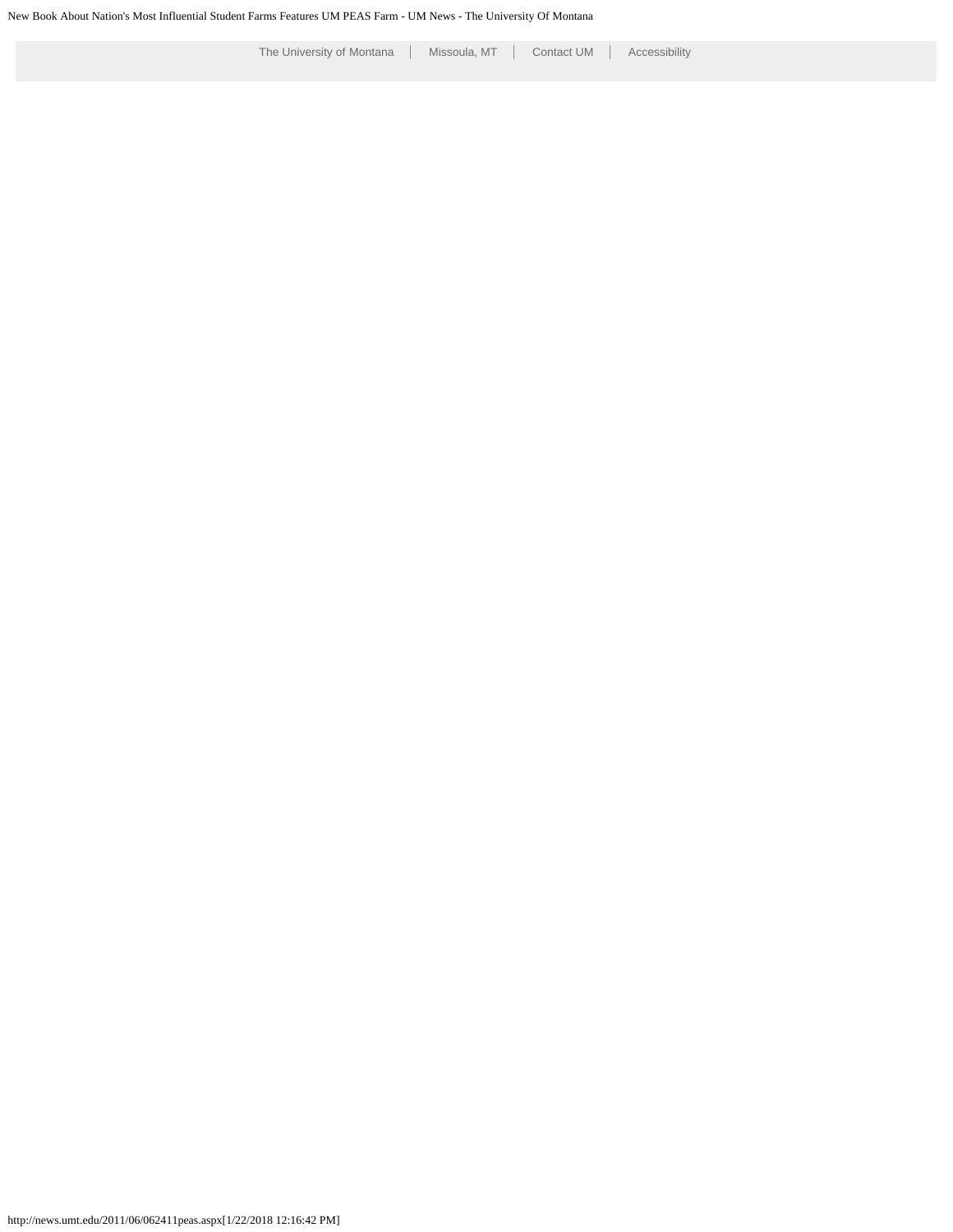<span id="page-9-0"></span>



June 24, 2011

#### **MISSOULA –**

Nicky Phear, instructor and program director in The University of Montana's Climate Change Studies Program, and UM student Mara Menahan will begin pedaling across Bhutan on July 2 to see firsthand how climate change affects the Himalayan country and its people.

The two will be joined by Katy-Robin Garton, a documentary filmmaker with Missoula-based Sprout Films, in the inaugural "Bhutan Ride for Climate," which was conceived through a partnership between UM's Climate Change Studies Program and the Washington, D.C.-based Bhutan Foundation.

The trip brings together 15 teenagers from Bhutan and the U.S. to cycle 300 kilometers, crossing three passes over 10,000 feet to explore perspectives on climate change from farmers, foresters, monks, micro-hydro engineers and conservationists. The ride ends at a regional climate summit July 15 in Thimphu, where students will offer recommendations to political leaders based on their experience.

"We've designed the program to help students develop their voice and leadership on the issue of climate change," said Phear, who will serve as one of the ride leaders. "Having a chance to do this in a country committed to carbon neutrality and gross national happiness will be fascinating."

Throughout their journey, and with the help of a small team of Bhutanese and American educators, the students will use the written word, photographs and short videos alongside social networking tools such as multimedia blogs, Facebook and Twitter to create a unique visual storytelling experience that allows viewers to be a part of the learning adventure as it unfolds.

"I'm most excited for the cross-cultural dialogue," Menahan said. "Climate change is a global issue, so I feel it's important for me to understand how my actions affect communities across the globe."

To follow their journey, visit "Bhutan Ride for Climate" online at [http://bhutanrideforclimate.org](http://bhutanrideforclimate.org/) or Facebook at [http://www.facebook.com/pages/Bhutan-Ride-for-](http://www.facebook.com/pages/Bhutan-Ride-for-Climate/202085863144858)[Climate/202085863144858](http://www.facebook.com/pages/Bhutan-Ride-for-Climate/202085863144858) or the Kickstarter page at [http://kck.st/kJ6kMy.](http://kck.st/kJ6kMy)

###

NOTE TO EDITORS: The "Bhutan Ride for Climate" itinerary and photos are available by calling Phear at 406-381-3855 or emailing [nicky.phear@cfc.umt.edu.](mailto:nicky.phear@cfc.umt.edu)

NP/bd

**State** 

062411bhut

Contact: Nicky Phear, instructor and program director, UM Climate Change Studies Program, 406-381-3855, [nicky.phear@umontana.edu](mailto:nicky.phear@umontana.edu).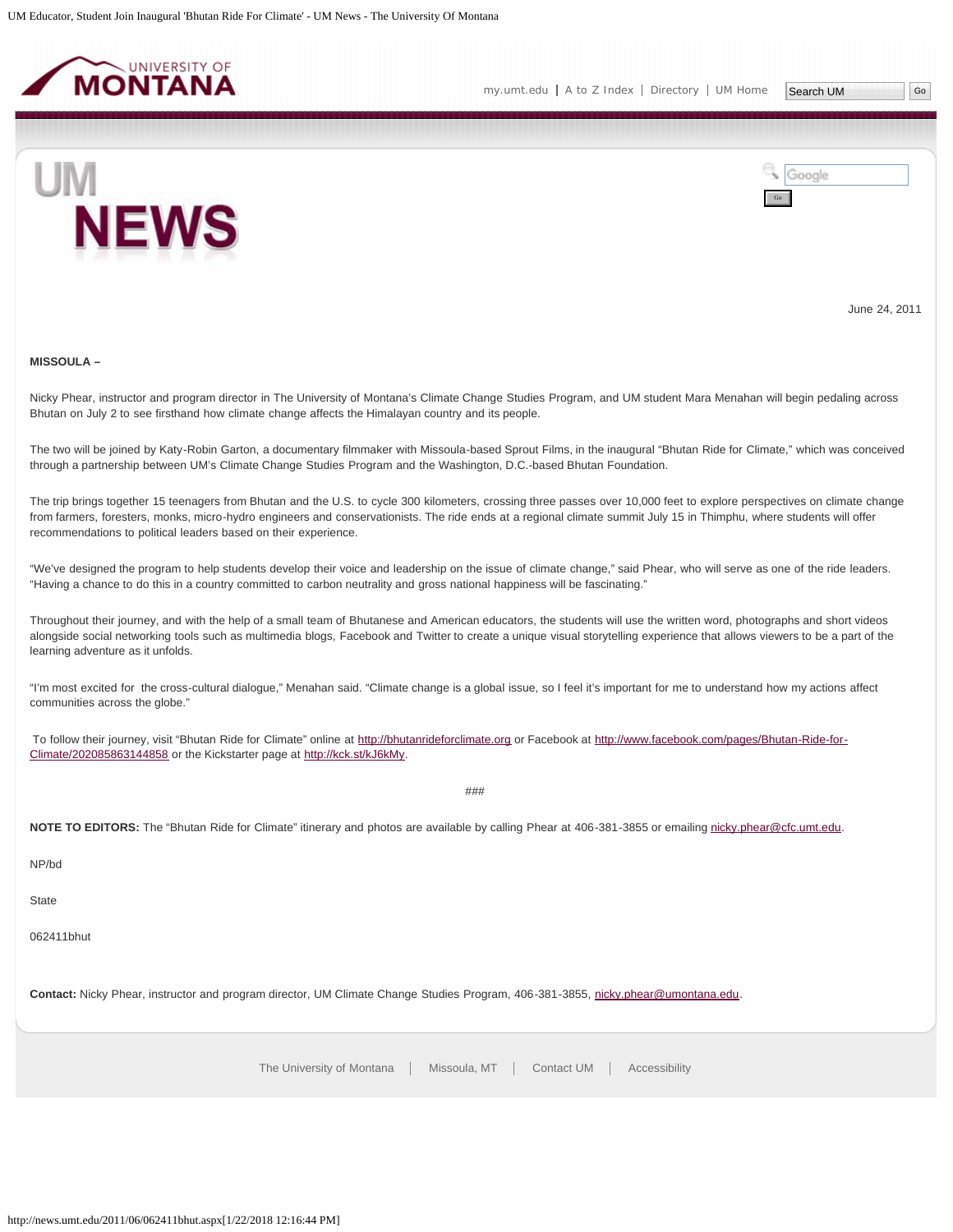<span id="page-10-0"></span>



June 22, 2011

# **MISSOULA –**

When one of the nation's top high school academic summits comes to The University of Montana later this week courtesy of the Dennis and Phyllis Washington Foundation, the public is invited to watch it live online at [http://www.adventuresofthemind.org](http://www.adventuresofthemind.org/).

UM will host the Adventures of the Mind achievement mentoring summit Thursday through Sunday, June 23-26. The event gives a fascinating array of high achievers the chance to mentor more than 170 of the nation's most promising high school students from nearly every state.

Live video streaming will be offered online from 5:30 to 7 p.m. Thursday, from 9 a.m. to 5 p.m. Friday and from 9 a.m. to 5 p.m. Saturday. Video will feature the opening ceremonies on Thursday and a variety of symposia on Friday and Saturday.

People also can learn about the summit when it is featured on National Public Radio's "Science Friday" program with host Ira Flatow. The program will air June 24 in Missoula on Montana Public Radio at 1:20 p.m. Friday.

The 50-plus mentors at the summit include accomplished artists, athletes, inventors, Nobel laureates, novelists, scientists, trailblazers and world changers. Among them are Richard Taylor, who earned the 1990 Nobel Prize in physics (one of seven participating Nobel laureates); Peter Norvig, director of research at Google; Bonnie Dunbar, an astronaut who logged 50 days in space; and Roz Chast, the renowned New Yorker cartoonist.

A full list of mentors and a summit schedule are online at [http://www.adventuresofthemind.org.](http://www.adventuresofthemind.org/) A news release about the summit is online at [http://news.umt.edu/2011/06/061511mind.aspx](#page-18-0).

###

CBS

State, select national media

062211vids

**Contact:** Jim Foley, UM executive vice president, 406-243-2311, [james.foley@umontana.edu](mailto:james.foley@umontana.edu); Victoria Gray, Adventures of the Mind founder, 202-437-3155, [v.gray@comcast.net](mailto:v.gray@comcast.net).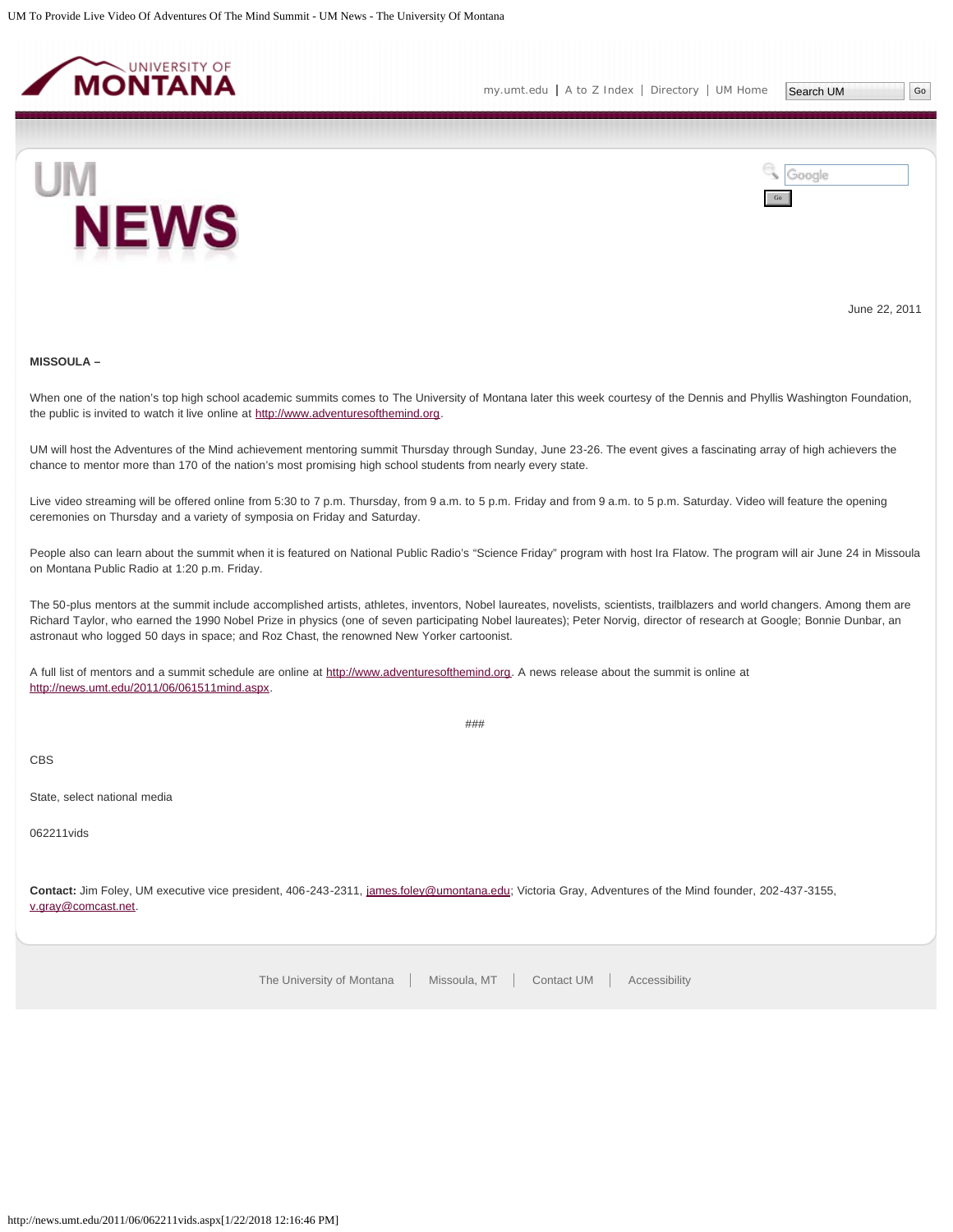<span id="page-11-0"></span>



June 21, 2011

#### **BOZEMAN –**

Twenty prominent landowners from 13 western states recently met in Bozeman to identify ways to maintain and improve working lands conservation – a topic soon to be debated as part of the 2012 Farm Bill.

The event was co-sponsored by the Missoula-based University of Montana College of Forestry and Conservation, as well as the Intermountain West Joint Venture, a publicprivate partnership that works to conserve bird habitat in 11 western states, and Partners for Conservation, a private landowner organization that fosters land conservation partnerships.

"This event provided a forum for landowners to share their collective insights and experiences in Farm Bill conservation" said Dave Naugle, a wildlife biology professor with UM's forestry college. "Working western ranchlands are the key to conserving healthy land, water and wildlife for future generations."

The event's opening address was given by keynote speaker David White, chief of the U.S. Department of Agriculture's Natural Resources Conservation Service. He provided a historical perspective of past Farm Bill legislation and explained the agency's suite of conservation practices to attending landowners.

White has worked with NRCS for 34 years in various capacities. As chief the past two years, he has extensive experience working with national NRCS program policy and implementation. He urged producers and conservation partners to "do that which is right" in these challenging fiscal times.

"Producers at the forum articulated a shared vision for ways the Farm Bill is working to help maintain rural ways of life and sustainable agriculture in the West," said Jim Stone, a Montana rancher who chairs Partners for Conservation.

Keeping voluntary, incentive-based programs flexible and user-friendly with an emphasis on quantifying environmental benefits emerged as a major forum theme. A second major theme was strategic delivery of existing Farm Bill programs to solve complex natural resource issues.

For example, landowners praised NRCS' new and exciting Sage Grouse Initiative, which works with livestock producers to achieve wildlife conservation through sustainable ranching – all while reducing regulatory burdens.

"Marshaling existing Farm Bill resources to keep sage grouse off the endangered species list helps private landowners lead by example," said Mike Byrne, a California rancher and Sage Grouse Initiative participant.

Naugle said landowners plan to infuse their collective voice into 2012 Farm Bill policy and implementation. Forum recommendations are being synthesized in an educational report to continue the dialogue in several venues over the next year.

###

# DN/cbs

State, select national publications

062111naug

**Contact:** Dave Naugle, UM wildlife professor, 406-243-5364, [dave.naugle@cfc.umt.edu](mailto:dave.naugle@cfc.umt.edu); Ali Duvall, IWJV assistant coordinator, 406-329-3186, [ali.duvall@iwjv.org.](mailto:ali.duvall@iwjv.org)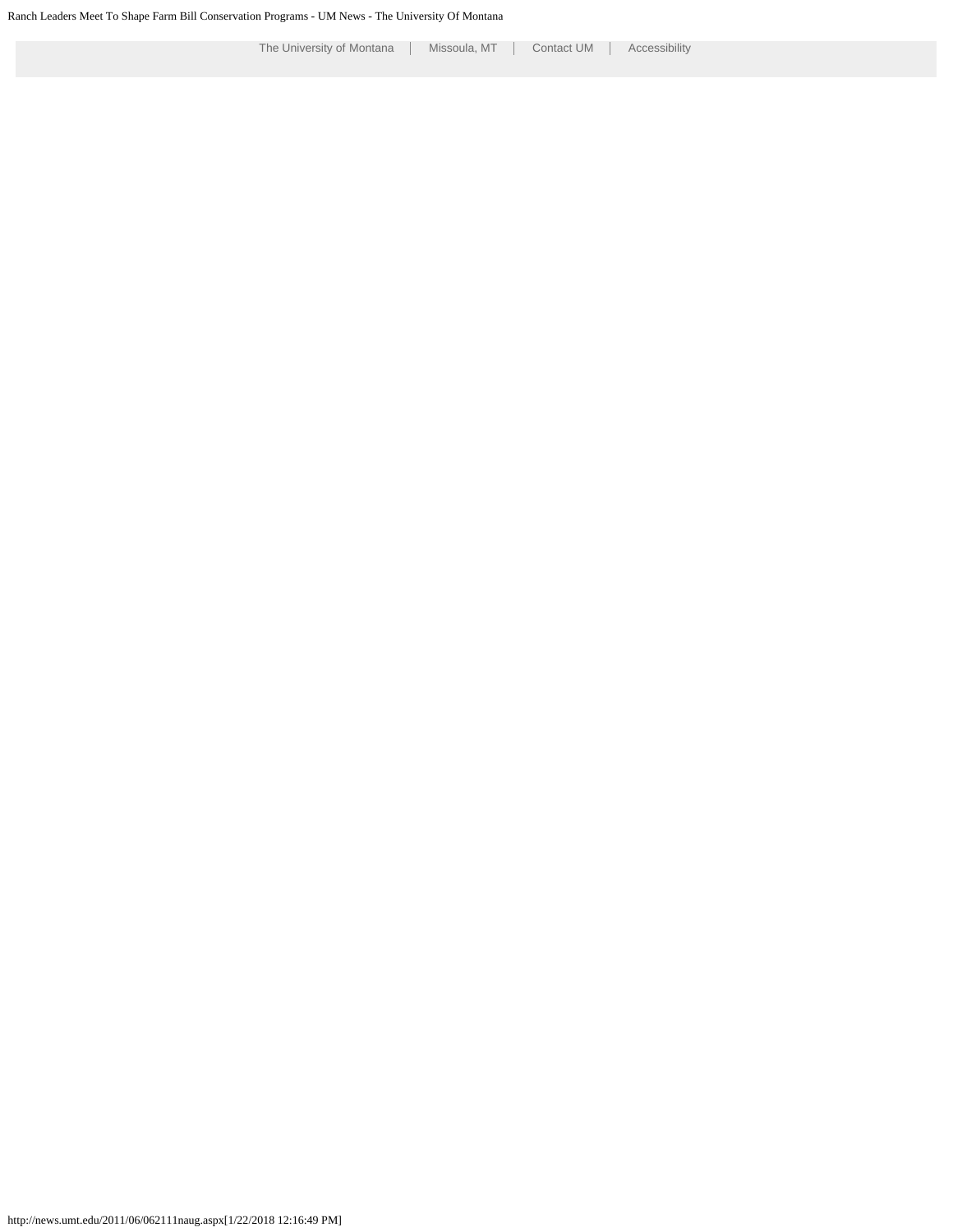<span id="page-13-0"></span>



June 20, 2011

# **MISSOULA –**

University of Montana School of Journalism radio-television students recently walked away with three Emmy Awards in the Northwest Regional College Students Awards of Excellence. The honors were presented by the Northwest Chapter of the National Academy of Television Arts and Sciences.

The students won the Emmys in three categories: public affairs, cultural affairs and sports. The awards were presented during the organization's 48th annual Emmy Award ceremony, held June 11 in Snoqualmie, Wash.

Kaelyn Kelly of Helena and Dan LaDue of Bozeman won in the public affairs category for their story "Interpreting Education." The story focused on hearing-impaired students at UM and the sign language interpreters who assist them in their courses.

Cody Johnson of Missoula and Kelly earned an Emmy in the sports reporting category. Their piece highlighted Missoula's Frontier States professional wrestling school, its instructors and students.

Gillette Vaira of Lambert won top honors in the cultural affairs category. Her story, "Filmmaker," profiled a student in the media arts department at UM and the film he created for his master's degree project.

UM students garnered seven nominations and won in three of the seven student categories. Associate Professors Denise Dowling and Ray Fanning were advisers on all the winning projects.

###

DD/bd

Western Montana, hometown

062011emmy

**Contact:** Denise Dowling, associate professor and chair of the UM Department of Radio-Television, 406-243-4143, [denise.dowling@umontana.edu.](mailto:denise.dowling@umontana.edu)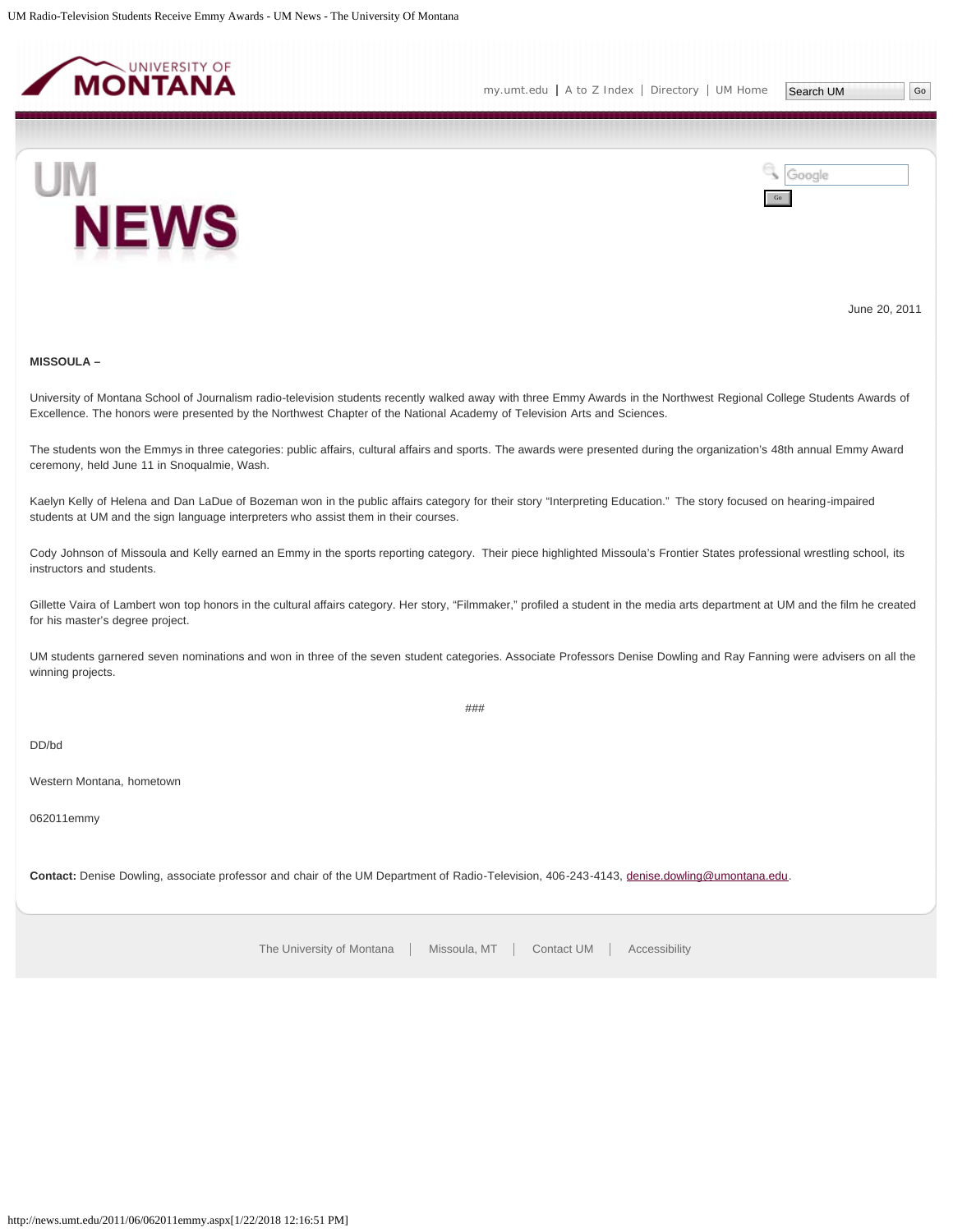<span id="page-14-0"></span>



June 17, 2011

#### **MISSOULA –**

A University of Montana delegation recently negotiated new partnerships with two Chinese universities in Jinan that will bring increased opportunities for faculty and student exchanges and collaborative research.

The delegation's May 24-June 4 visit to China, led by Associate Provost for International Programs Mehrdad Kia, will add promising opportunities with the University of Jinan and is expected to increase international student enrollment at UM.

The visit also led to extensive potential for collaborative activities in multiple units of the Shandong University of Traditional Medicine, especially with UM's School of Health Professions and Biomedical Sciences.

While in China, the UM delegation also strengthened academic ties and developed new training programs with two existing UM partner universities in Shanghai and Beijing. The UM delegates and representatives from Chinese partner universities focused on faculty, staff and student exchanges, as well as new training opportunities for researchers, students and faculty.

The delegation visited Shanghai International Studies University, where collaborative efforts will be developed with several SISU programs and academic units to work with UM's School of Journalism, Central and Southwest Asian Studies Center, and English Language Institute, among other programs.

"We have turned a new page in the friendly cooperation and exchange between our two universities and will work toward the establishment of a new and vibrant relationship," said Xinwei Sun, director of International Programs at SISU.

In Beijing, Kia met with members of the administration at China Youth University of Political Sciences to organize special training programs for CYUPS faculty, students and staff on the UM campus.

Faculty members and scholars from UM will participate in upcoming conferences to be held in China this fall and during spring semester 2012. For more information, call UM International Programs at 406-243-2299 or email [mehrdad.kia@umontana.edu.](mailto:mehrdad.kia@umontana.edu)

###

BD

**State** 

061711chna

**Contact:** Mehrdad Kia, UM associate vice provost for International Programs, 406-243-2289, [mehrdad.kia@umontana.edu.](mailto:mehrdad.kia@umontana.edu)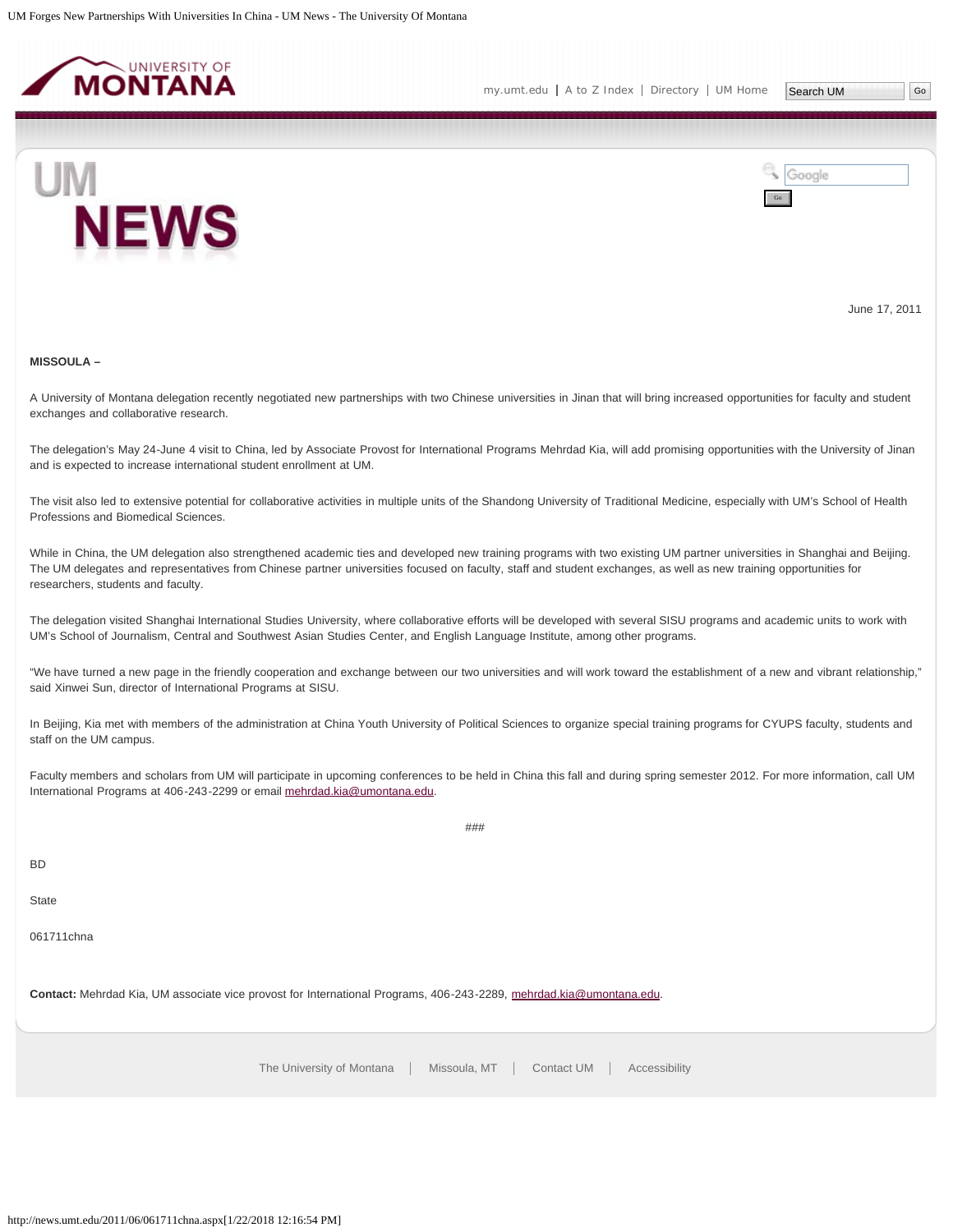<span id="page-15-0"></span>

Go

Google





June 17, 2011

# **MISSOULA —**

At The University of Montana, 3,184 students made the spring semester 2011 Dean's List. To qualify for the Dean's List, students must be undergraduates, earn a semester grade-point average of 3.50 or higher and receive grades of A or B in at least nine credits. No grades of C+, C, C-, D+, D, D-, F, NC or NCR are allowed.

To view the spring semester 2011 Dean's List, visit [http://www.umt.edu/urelations/info/deanslist.aspx.](http://www.umt.edu/urelations/info/deanslist.aspx)

###

NOTE TO MEDIA: The UM students listed in the attached document made the spring semester 2011 Dean's List. A "\*\*" in the "Honors" column indicates a GPA of 4.0. An "\*" indicates a GPA of greater than 3.50 but less than 4.0 was earned.

JK

Local, dailies, weeklies

061711dean

**Contact:** UM Registrar's Office, 406-243-2995, .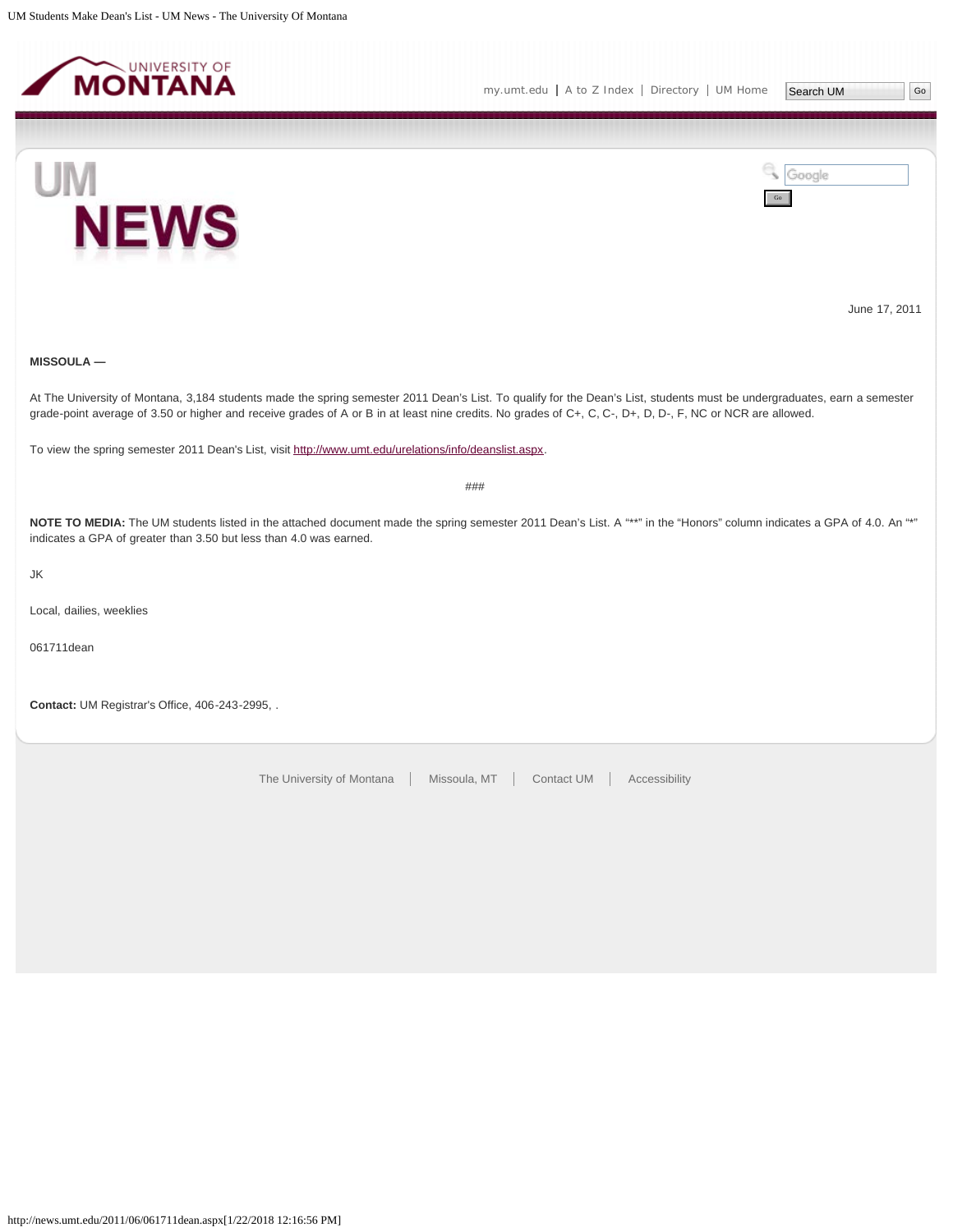<span id="page-16-0"></span>



June 17, 2011

# **MISSOULA –**

Robby Nadler, who received a Master's in Fine Arts in creative writing at The University of Montana this year, has been awarded a Fulbright Fellowship to travel to Israel in October, where he will work on his book of poetry currently titled "The Prodigal Son."

Nadler, who is from Los Angeles, will spend nine months in the creative writing program at Bar-Han University and conduct research throughout Israel.

Nadler grew up in an Orthodox community and visited Israel many times during his youth. As a young adult he realized he was gay, and the Orthodox community cast him out. He then changed his name from Doron, a Hebrew name, to Robby and turned away from religion.

A decade later, Nadler became interested in reuniting his faith and sexuality. He said he rejected his cultural, religious and ethnic background and hopes to reclaim that identity through his poetry.

While in Israel, Nadler plans to be involved with Israel's lesbian, gay, bisexual and transgender community, whose struggle with identity mirrors his own. He will specifically focus on the LGBT center in Tel Aviv, which was attacked in 2009 by a gunman, resulting in the deaths of three teenagers.

###

After completing the fellowship in Israel, Nadler plans to pursue a doctorate in creative writing at the University of Georgia.

BD

Local, dailies, hometown

061711fulb

**Contact:** Karin Schalm, UM Creative Writing Program, 406-243-5267, [karin.schalm@mso.umt.edu;](mailto:karin.schalm@mso.umt.edu) Robby Nadler, [rnadler@ucla.edu.](mailto:rnadler@ucla.edu)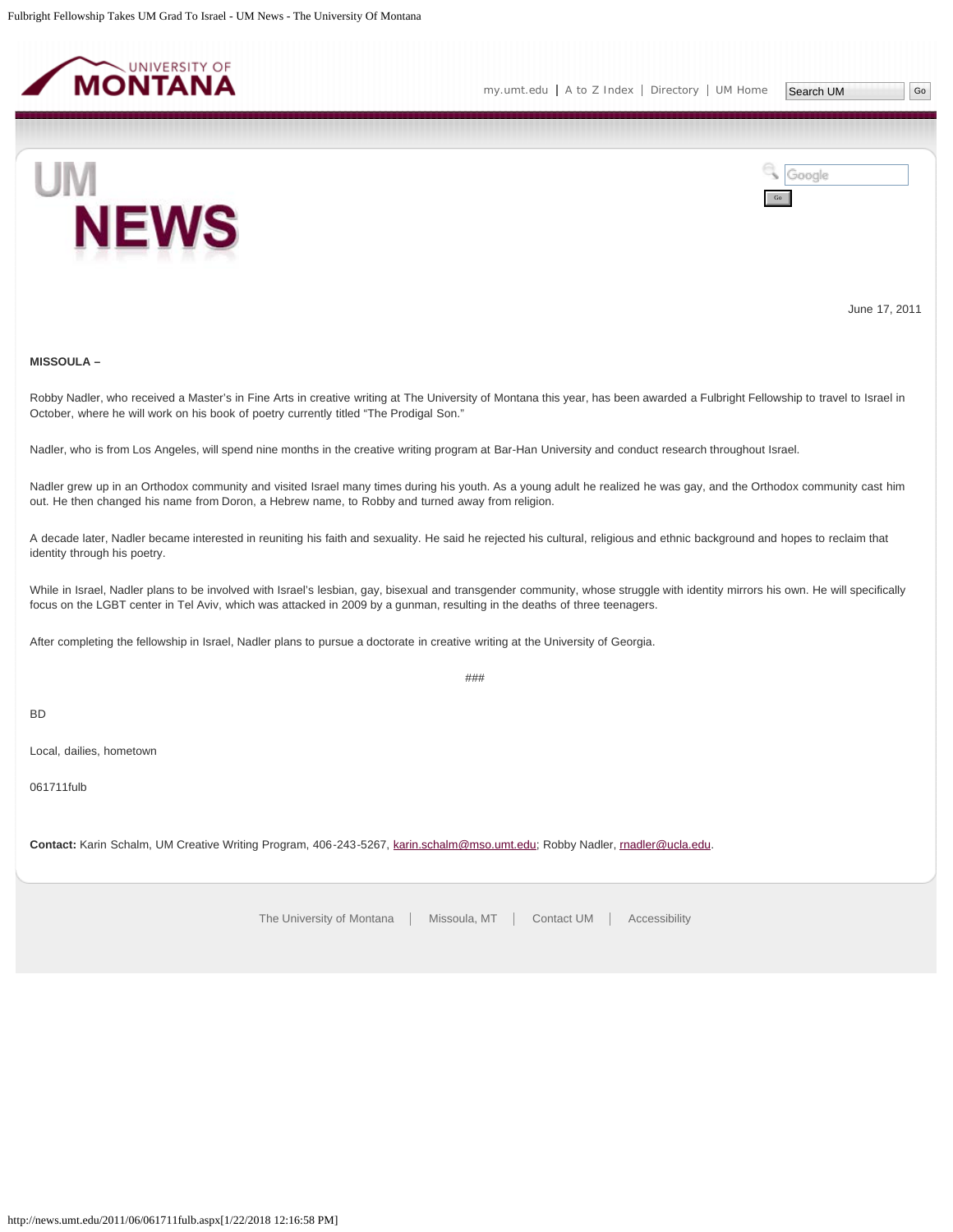<span id="page-17-0"></span>





June 17, 2011

# **MISSOULA —**

The University of Montana has 2,283 students who are degree candidates for spring semester 2011. The total includes 163 certificates, 242 associate degrees, 13 education specialists, 1,316 bachelor's degrees, 310 master's degrees, 70 juris doctorates and 169 doctoral degrees. There were 136 candidates for double degrees. The Montana students listed in the attached document are UM degree candidates for spring semester 2011.

To view the full list of graduates, visit <http://www.umt.edu/urelations/info/deanslist.aspx>.

###

NOTE: An "\*" after the student's name indicates the student will graduate with honors by achieving a grade-point average of 3.4 or higher. A "\*\*" after the student's name indicates the student will graduate with high honors by achieving a 3.7 GPA or higher.

JK

Local, Dailies, Weeklies

061711grad

**Contact:** UM Registrar's Office, 406-243-2995, .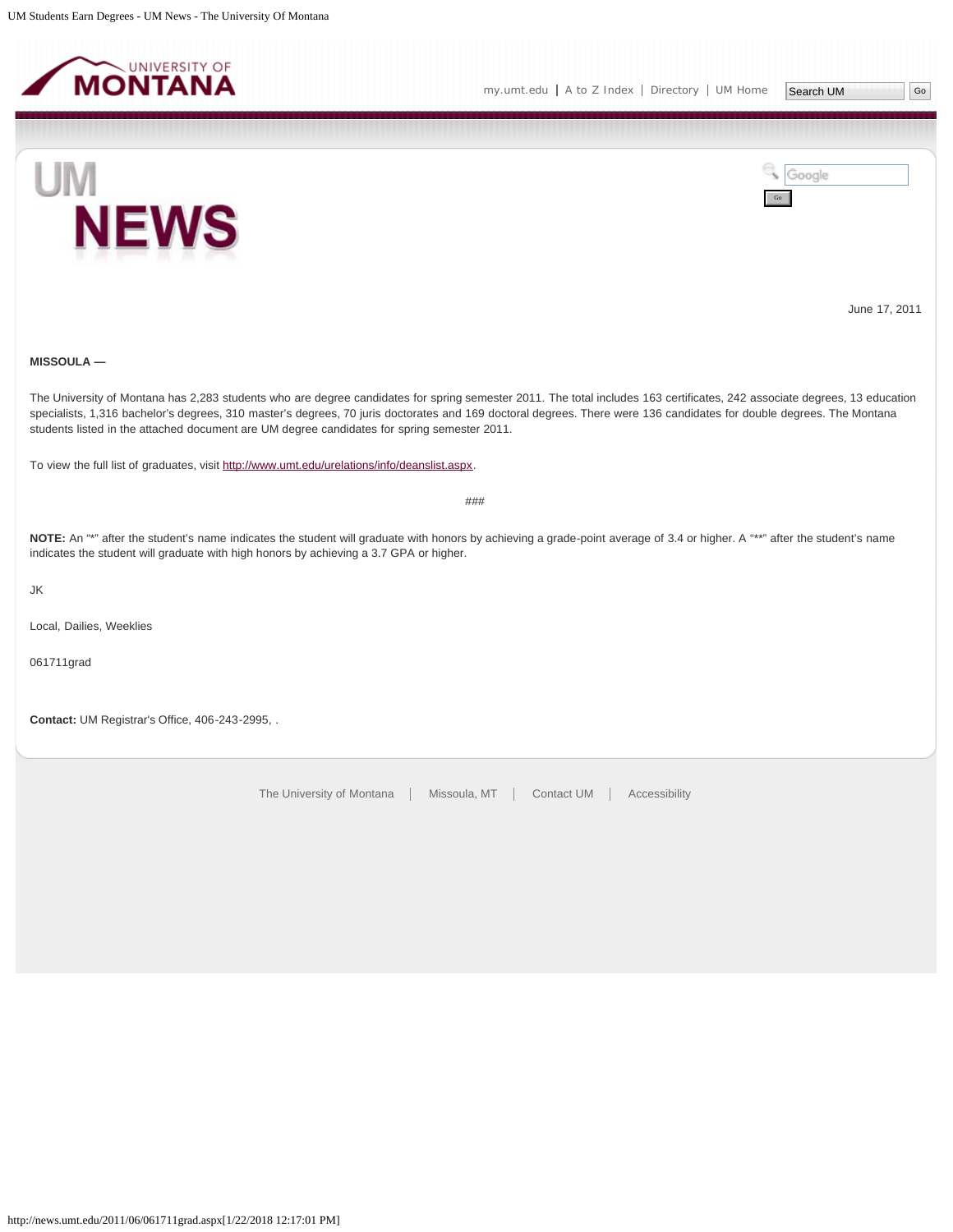<span id="page-18-0"></span>

[my.umt.edu](http://my.umt.edu/) | [A to Z Index](http://www.umt.edu/search/atoz/) | [Directory](http://www.umt.edu/directory/) | [UM Home](http://www.umt.edu/)



Google Go

June 15, 2011

#### **MISSOULA –**

Expect the state's collective IQ to jump several points June 23-26 during the Adventures of the Mind achievement mentoring summit at The University of Montana.

Using the theme "Under the Big Sky," Adventures of the Mind will give a fascinating array of high achievers the chance to mentor more than 170 of the nation's most promising high school students from nearly every state.

The 50-plus mentors include accomplished artists, athletes, inventors, Nobel laureates, novelists, scientists, trailblazers and world changers. Among them are Richard Taylor, who earned the 1990 Nobel Prize in physics (one of seven participating Nobel laureates); Peter Norvig, director of research at Google; Bonnie Dunbar, an astronaut who logged 50 days in space; and Roz Chast, the renowned New Yorker cartoonist.

# A full list of mentors and a summit schedule are online at [http://issuu.com/umontana/docs/adventures.](http://issuu.com/umontana/docs/adventures) The Adventures of the Mind website is [http://www.adventuresofthemind.org](http://www.adventuresofthemind.org/).

"Every two years this event brings together some of America's most promising students – the great thinkers and achievers of tomorrow – with some of the great thinkers and achievers of today," said Victoria Gray, the event organizer who founded the summit in 2003. "During this weekend our junior achievers will get to meet one another and the mentors, many of whom have been unknowable names in a textbook, television program or Wikipedia entry. But even more important is that the mentors will get to know the student scholars."

The previous four summits were held at Seattle, the Stanford Linear Accelerator Center, Morehouse College and the Princeton Institute for Advanced Study. This prestigious event was brought to Missoula through generous support by host sponsors Dennis and Phyllis Washington. The summit will be headquartered on the UM campus in the building named for Mrs. Washington, the Phyllis J. Washington Education Center.

"This event allows some amazing students to interact with some very bright and accomplished people," Mrs. Washington said. "This is an opportunity to open their minds and set goals for their paths in life. We are excited to help bring such a fantastic event to Montana."

The high-potential students will attend symposia and breakout sessions with names such as "Nobel Aspirations," "Thinking Like a Winner," "Math is Not Just for Nerds," "You Can Make a Difference" and "Finding Your Niche in Life."

They also may experience hiking to the M above campus, a barbecue and shindig at the Washingtons' Grant Creek Ranch, dinner on the 50-yard line in Washington-Grizzly Stadium with Heisman Trophy winner Herschel Walker and much more.

When selecting students for the summit, Adventures of the Mind searches beyond traditional achievement benchmarks such as grades and test scores, selecting attendees based on nominations from educators who know the students with exceptional potential – despite obstacles such as learning disabilities and socioeconomic status.

The program also recruits runners-up in national competitions, such as the U.S. Presidential Scholars Program, Intel Science Talent Search and National Spoken Word Competition, as these students often are just as talented as the winners but don't receive the same recognition, Gray said.

"This event will bring an exciting array of intellect and talent to campus, and we are ready to launch what should be an extraordinary four days," said UM President Royce C. Engstrom, who also will serve as a mentor. "My hope is that a few of these top students will fall in love with Montana and decide to launch their academic careers here."

CBS

State, select national publications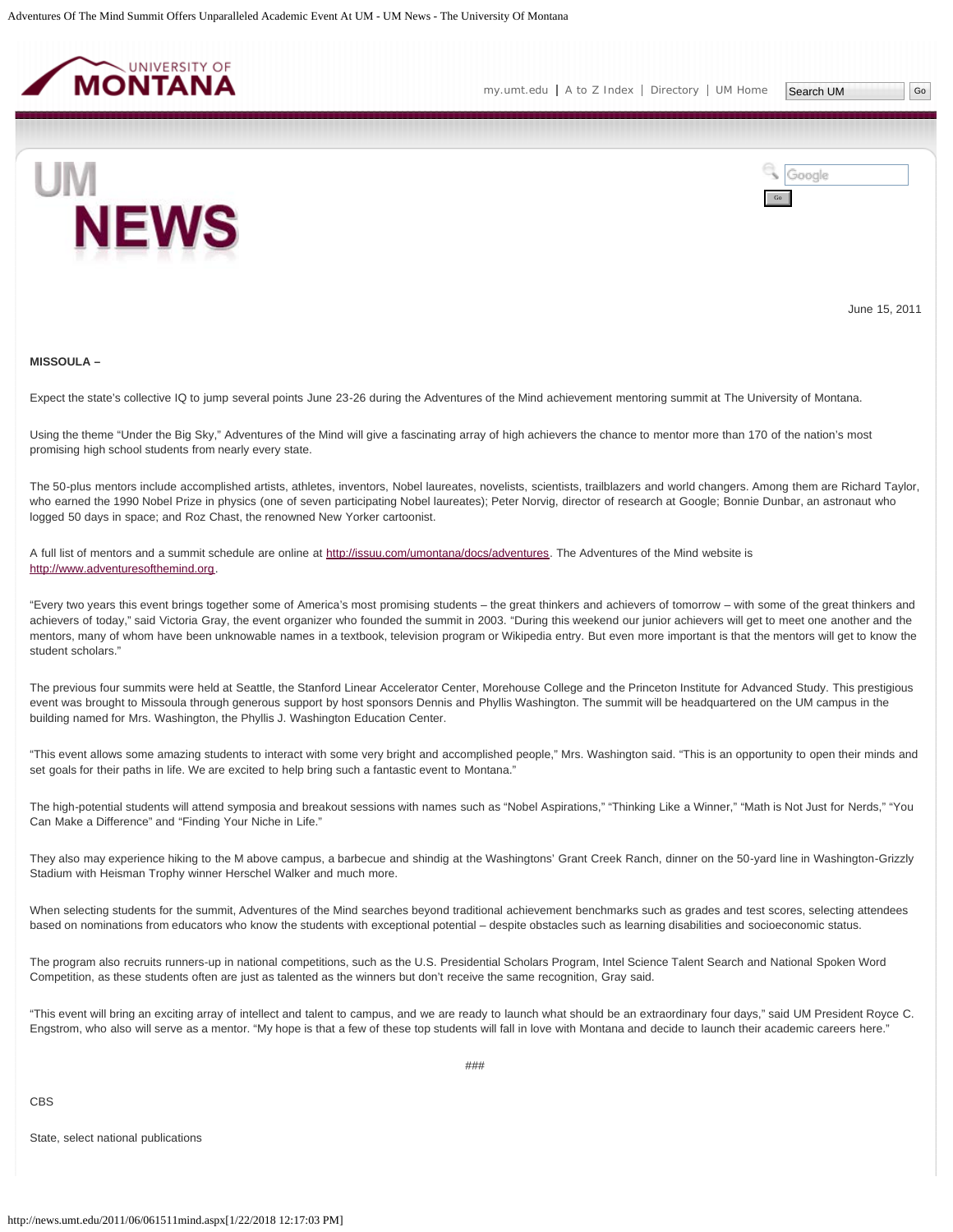061511mind

**Contact:** Jim Foley, UM executive vice president, 406-243-2311, [james.foley@umontana.edu](mailto:james.foley@umontana.edu); Mike Halligan, director of government and corporate relations, Washington Business Services, 406-523-1325, [mhalligan@washcorp.com;](mailto:mhalligan@washcorp.com) Victoria Gray, Adventures of the Mind founder, 202-437-3155, [v.gray@comcast.net.](mailto:v.gray@comcast.net)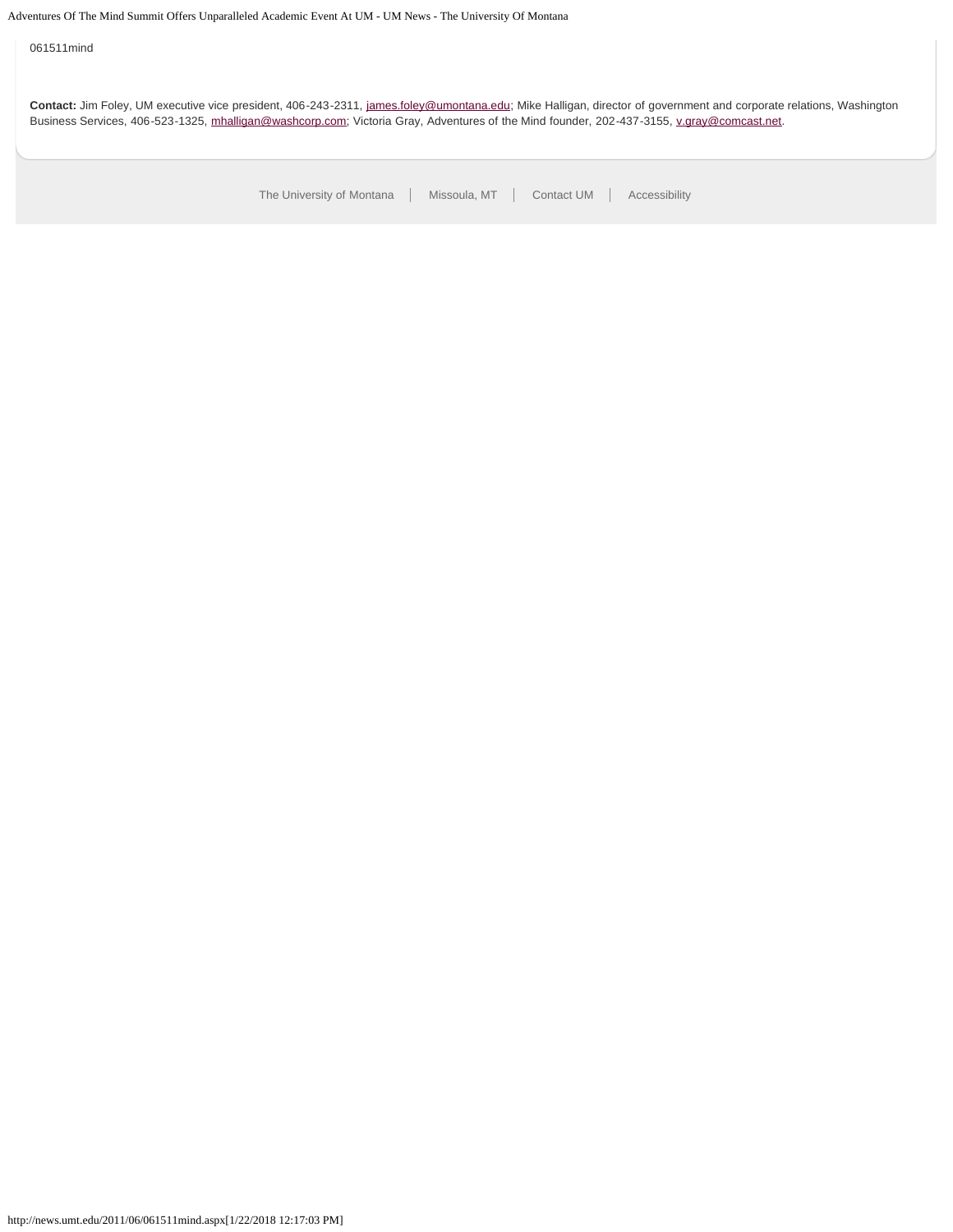<span id="page-20-0"></span>



June 15, 2011

#### **MISSOULA –**

University of Montana political science Professor Peter Koehn recently received the 2011 Michael P. Malone International Leadership Award.

The award, presented annually by the Association of Public and Land-grant Universities Commission on International Programs, recognizes faculty and staff who do not have international activities or programs as a primary responsibility, but through their advocacy and leadership have made an outstanding contribution to furthering international education at the association's more than 200 member institutions.

The award name honors Michael P. Malone, who as Montana State University president from 1991 until his untimely death in 1999 made many contributions to MSU and to U.S. higher education.

Koehn was chosen for the award, in part, for his incorporation of international considerations in scholarship, program development and teaching both at home and overseas, which the commission said clearly distinguished his nomination. In nominating Koehn for the award, UM President Royce Engstrom noted his "impact on the higher education communities in this country and abroad, on students and faculty members at The University of Montana, on the community of scholars, on the Peace Corps, and on his international partners."

Koehn, a Fulbright New Century Scholar, is co-author of the book "Transnational Competence: Empowering Professional Curricula for Horizon-Rising Challenges," released last year by Paradigm Publishers. At UM he directs the University's popular interdisciplinary minor in international development studies and the Peace Corps Prep program. He also serves on the steering committee for UM's minor in climate change studies and the University's master's degree in public health.

Koehn has taught and contributed to academic program development in Ethiopia, Nigeria, Namibia, Eritrea, Belize, China, Hong Kong and Finland. His recent scholarship has enhanced understanding of African politics and development, U.S.-China relations, global health and medical education, transnational higher-education partnerships, and global environmental and resource challenges.

Koehn said he hopes that the award will bring increased national and international recognition to the quality academic programs and opportunities for internationally meaningful study at the undergraduate and graduate level available at UM and throughout the Montana University System.

"Mike Malone made an incredibly positive impact on higher education here in Montana and nationally," he said. "I am thrilled and honored that the international leadership of Montana's faculty is being recognized by the APLU award in his name."

The commission will present the award to Koehn during its summer meeting next month in Ottawa, Ontario. More information is on the APLU website at [http://www.aplu.org](http://www.aplu.org/).

###

BD

Western Montana

061411koeh

**Contact:** Peter Koehn, UM Department of Political Science professor, 406-243-5294, [peter.koehn@umontana.edu](mailto:peter.koehn@umontana.edu).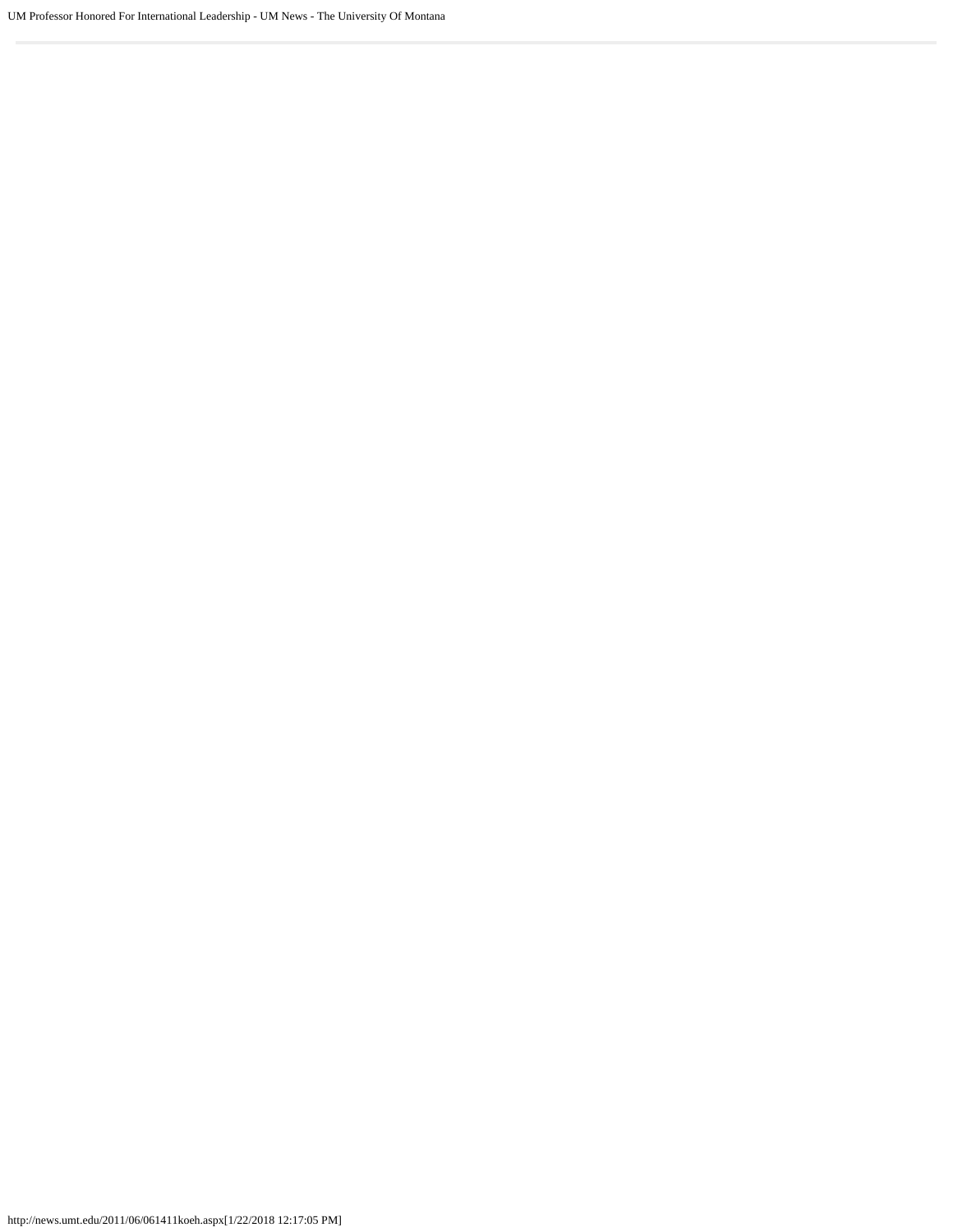<span id="page-22-0"></span>



June 15, 2011

# **MISSOULA –**

Kacey Swanson, a first-year, full-time culinary arts student at The University of Montana College of Technology, recently brought home a bronze medal she earned as a participant in a one-hour American Culinary Federation competition held at the Art Institute of Seattle.

COT and the ACF Montana Chefs Association sponsored Swanson for the June 11 event, where she competed in practical and contemporary hot-food cooking against 17 other students from culinary programs throughout the Seattle area.

Participants in the Category SK-1 competition had to fabricate and prepare two portions of a finished product based on main course ingredients Rock Cornish game hen, chicken or duck. Swanson, who holds a full-time job at The Depot Bar & Restaurant in Missoula in addition to attending COT, made sautéed cótelettes of chicken with brandied morel sauce stuffed with Mousseline-style forcemeat and served with beet-apple-potato tian, Pont Neuf root vegetables and haricot vert.

###

NOTE TO EDITORS: For a photo of Swanson and more biographical information, call Tom Campbell at 406-243-7815 or email [thomas.campbell@umontana.edu.](mailto:thomas.campbell@umontana.edu)

TC/bd

Western Montana

061411culn

**Contact:** Tom Campbell, director, COT Culinary Arts, 406-243-7815, [thomas.campbell@umontana.edu](mailto:thomas.campbell@umontana.edu).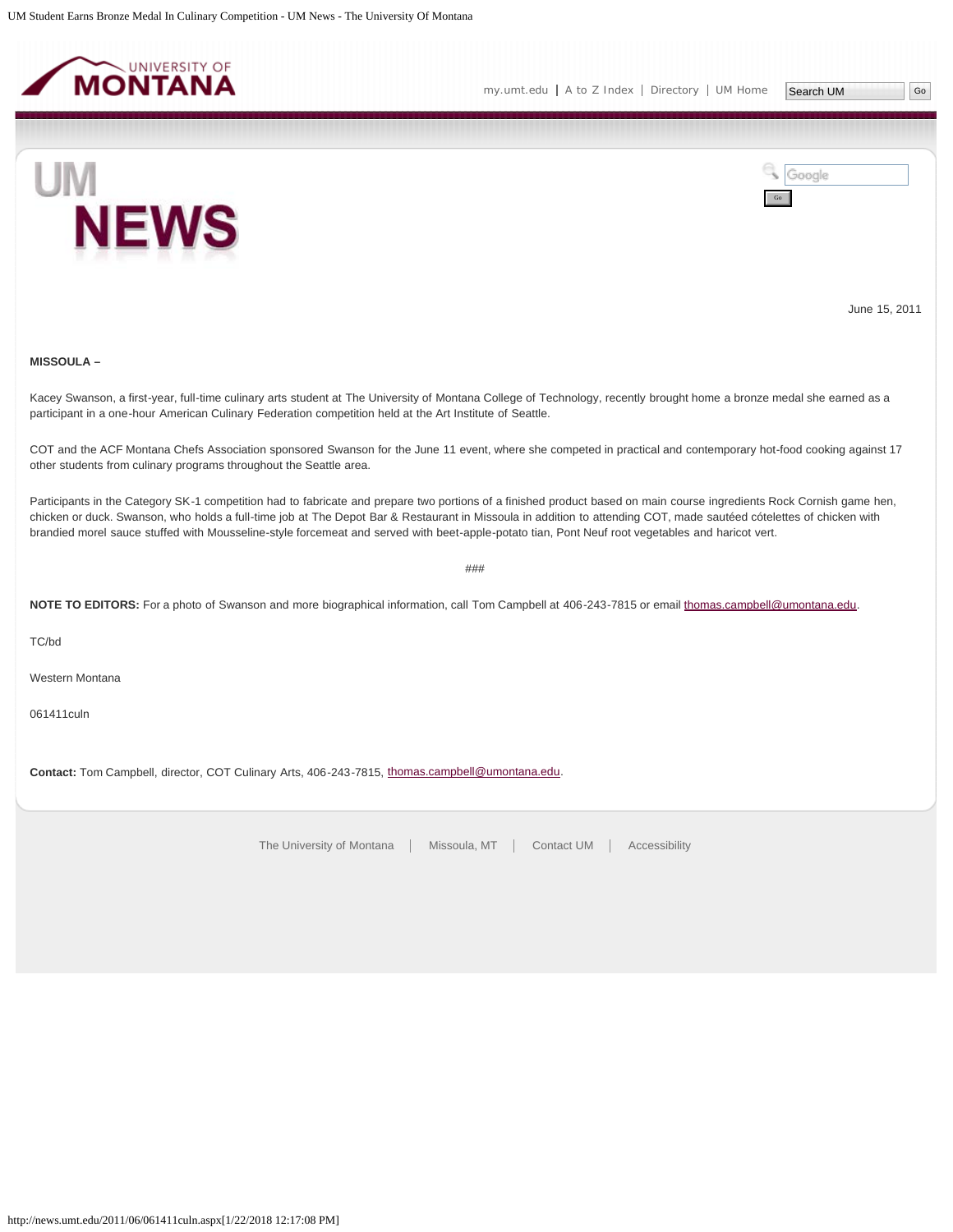<span id="page-23-0"></span>



June 14, 2011

# **MISSOULA –**

Explore planets, nebulae and distant galaxies during free public observing nights this summer at the Blue Mountain Observatory. The events are family-friendly, and children are welcome.

The observatory, located on top of Blue Mountain at an elevation of 6,300 feet, is operated by The University of Montana.

Astronomers will be on hand at all events to talk about constellations, how the night sky figures into different cultures and how to find interesting celestial objects with the naked eye or a pair of binoculars.

Observing begins about an hour after sunset, and organizers recommend bringing warm clothes for cool evenings and a small flashlight for the walk from the observatory to the parking lot.

Viewing nights will be canceled only if the sky is cloudy or thunderstorms threaten. Before heading up to the observatory, call 406-243-5179 for weather and cancellation updates.

Following is the schedule for public observing nights with approximate starting times:

- July 22: 10:30 p.m.
- July 29: 10:15 p.m.
- Aug. 19: 9:45 p.m. (lunar observing)
- Aug. 26: 9:30 p.m.
- Sept. 30: 8:30 p.m.

More information, directions and a map to the observatory are available online at<http://www.physics.umt.edu/bluemountain>.

###

BD

Western Montana

061411blue

**Contact:** Blue Mountain Observatory, 406-243-5179, .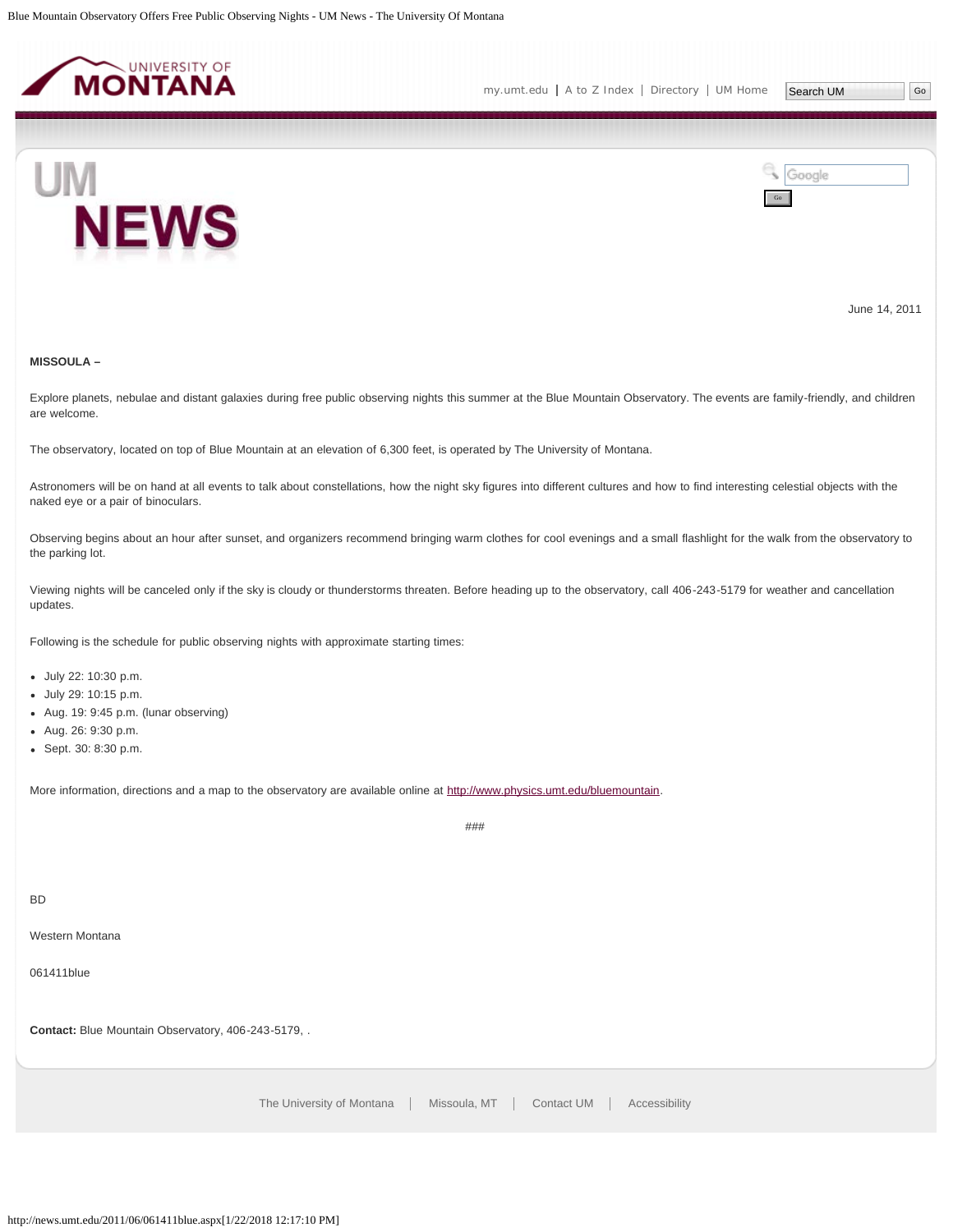<span id="page-24-0"></span>

[my.umt.edu](http://my.umt.edu/) | [A to Z Index](http://www.umt.edu/search/atoz/) | [Directory](http://www.umt.edu/directory/) | [UM Home](http://www.umt.edu/)

Go

Google



June 14, 2011

**HAMILTON –**

The steering committee for the Bitterroot College Program of The University of Montana will hold its monthly meeting at 3 p.m. Wednesday, June 22, at the Human Resource Council Building Meeting Room, located at 316 N. Third St. in Hamilton.

The BCP steering committee is a public board and welcomes members of the public to observe and participate at its meetings.

Agenda topics will include discussion of the BCP five-year Strategic Plan Draft as well as current operational and fiscal issues. The meeting agenda and supplemental meeting materials will be available Friday, June 17, on the BCP website at<http://www.umt.edu/bcp>(click on "Meetings" under "Steering Committee"), by calling BCP Interim Director Victoria Clark at 406-375-0100 or emailing [victoria.clark@umontana.edu.](mailto:victoria.clark@umontana.edu)

The BCP steering committee is a collaborative group composed of Ravalli County stakeholders, UM officials and state higher education representatives. The committee is charged with planning an entity to provide responsive and sustainable adult and higher education opportunities to Ravalli County residents. The BCP will offer more than 30 UM and College of Technology courses in the Hamilton area during autumn 2011.

###

VC/js

Local, Bitterroot media

061411bitt

**Contact:** Victoria Clark, interim director, Bitterroot College Program of UM, 406-375-0100, [victoria.clark@umontana.edu](mailto:victoria.clark@umontana.edu).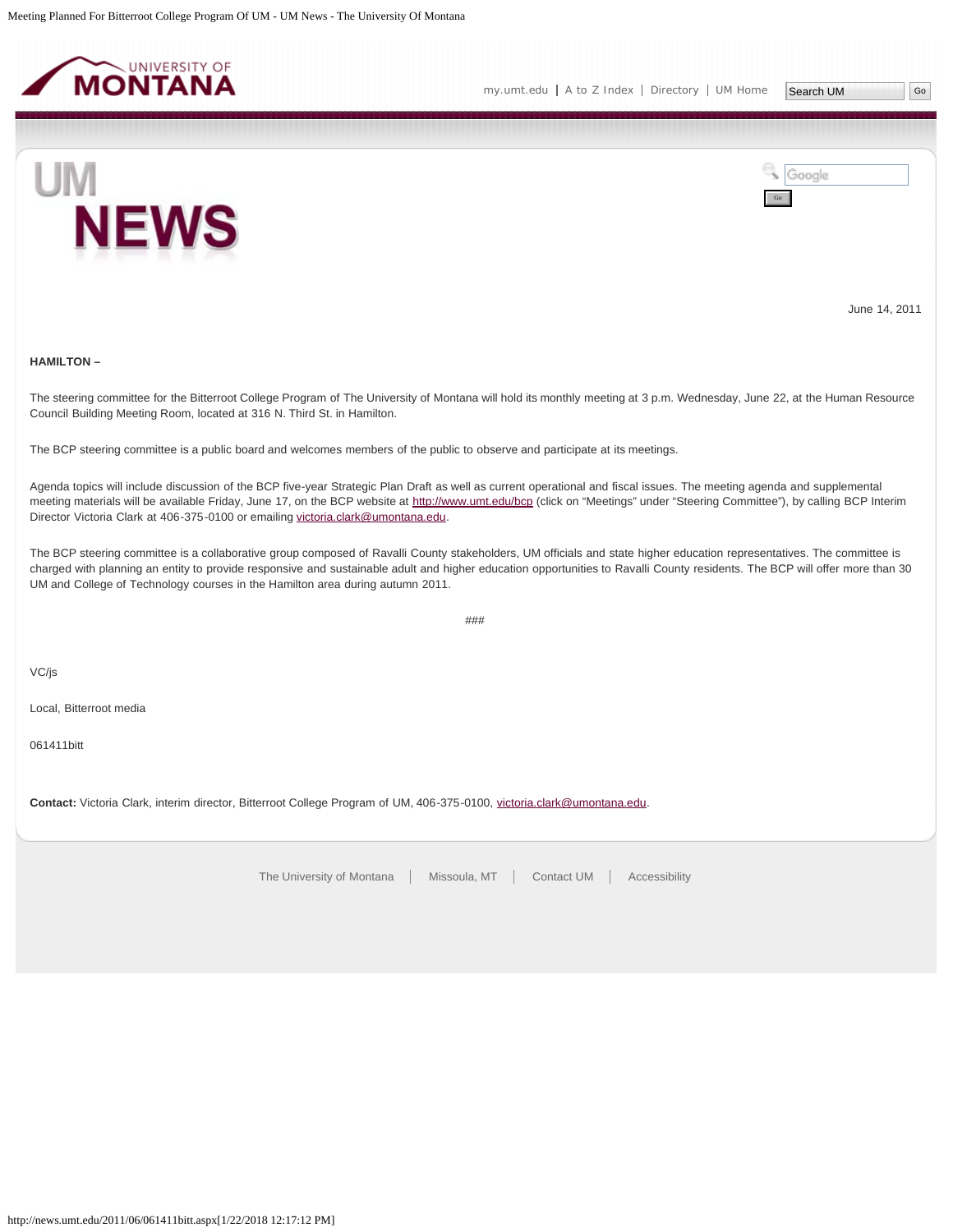<span id="page-25-0"></span>



June 14, 2011

## **MISSOULA –**

The University of Montana has hired Fritz Snyder to serve as interim dean of operations for the Maureen and Mike Mansfield Library.

Snyder, who recently announced his June 30 retirement as director of the University's William J. Jameson Law Library and UM School of Law professor of law librarianship, agreed to postpone retirement for a year to serve in the Mansfield Library interim position.

In his new position at the University, Snyder will lead and manage the Mansfield Library while Dean of Libraries Bonnie Allen is engaged in a special assignment as academic information technology officer for UM Academic Affairs.

###

In addition to her special assignment, Allen will remain involved in external development and coordination activities for the Mansfield Library.

BD

Local

061411dean

**Contact:** Perry Brown, UM provost and vice president for academic affairs, 406-243-4689, [perry.brown@umontana.edu.](mailto:perry.brown@umontana.edu)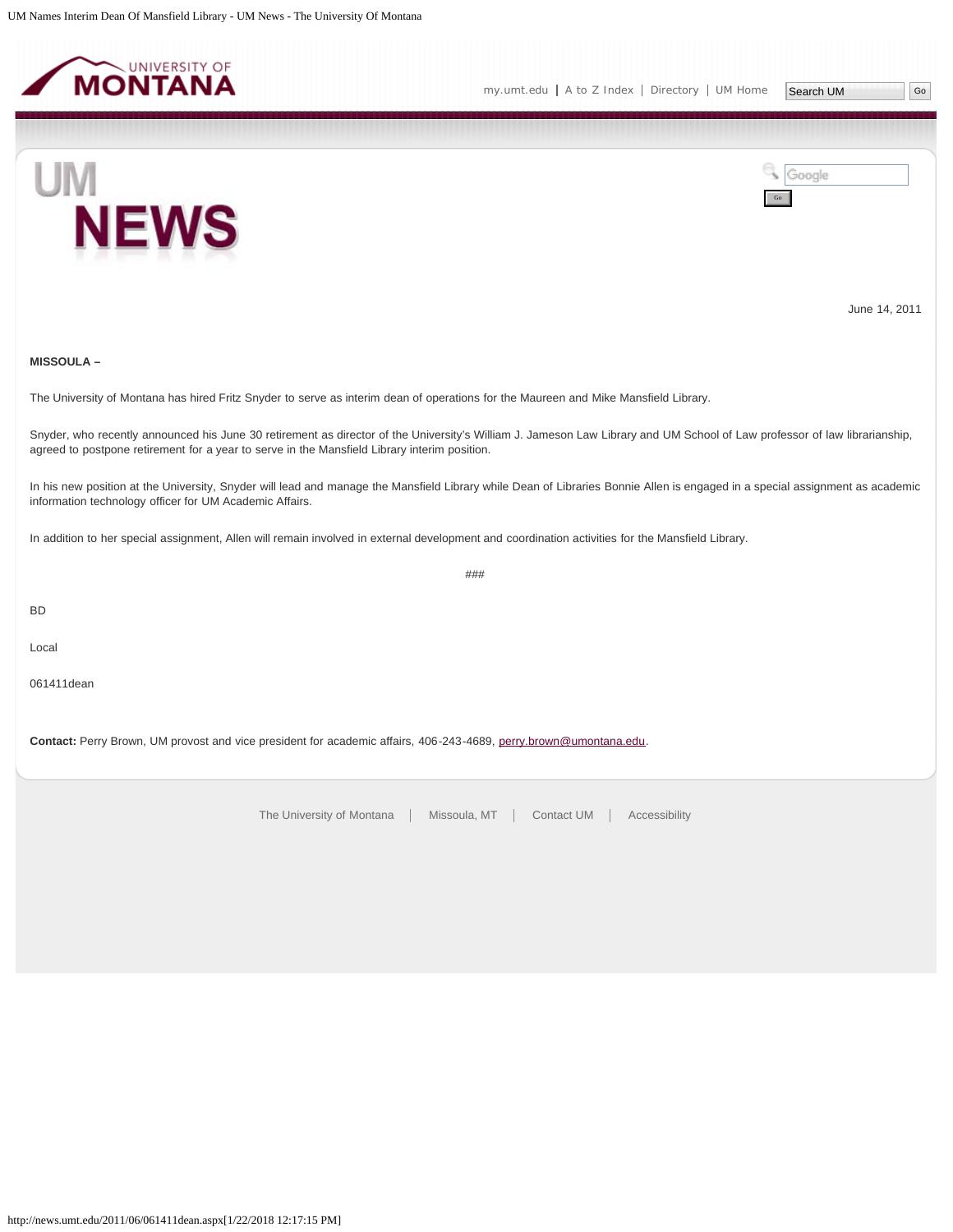<span id="page-26-0"></span>

[my.umt.edu](http://my.umt.edu/) | [A to Z Index](http://www.umt.edu/search/atoz/) | [Directory](http://www.umt.edu/directory/) | [UM Home](http://www.umt.edu/)



Google Go

June 07, 2011

#### **MISSOULA –**

The Building Futures Program, a community partnership of The University of Montana College of Technology, the Missoula Building Industry Association and the Flagship Program, will hold a groundbreaking ceremony at 3 p.m. Tuesday, June 14, for the partnership's second student-built house.

To get to the ceremony, which will take place in Missoula's Linda Vista neighborhood, turn right on Linda Vista Boulevard, left on Christian Drive, left on Alisha Drive and right on Jeff Drive to Lot 11.

MBIA carpentry scholarship recipients, chosen from an application process associated with the construction trades, will be announced during the ceremony. Refreshments will be served.

College carpentry students and local high school students receive hands-on skills training through the Building Futures Program project, which promotes career paths to the building industry. Students will do everything from excavation to carpentry to selecting interior finishes. They are instructed and supervised by COT carpentry educators and local building contractors.

The first student-built house, completed in spring 2010, was heavily supported by local businesses and building contractors. The house was raffled in January 2011.

The Building Futures Committee expects to sell tickets for the second student-built house beginning this fall. All profits from the house will benefit to the Building Futures program and the MBIA scholarship program.

UM complies with disability rights laws, including the Americans with Disabilities Act, by making reasonable modifications for individuals with disabilities. To request such a modification for the groundbreaking ceremony, call Alan Fugleberg, COT associate dean, at 406-243-7608 at least 48 hours in advance.

###

For more information, email Fugleberg at [alan1.fugleberg@umontana.edu](mailto:alan1.fugleberg@umontana.edu) or go online to [http://www.missoulastudentbuilthouse.org.](http://www.missoulastudentbuilthouse.org/)

AF/bd

Western Montana

060711hous

**Contact:** Alan Fugleberg, associate dean, UM College of Technology, 406-243-7608, [alan1.fugleberg@umontana.edu](mailto:alan1.fugleberg@umontana.edu).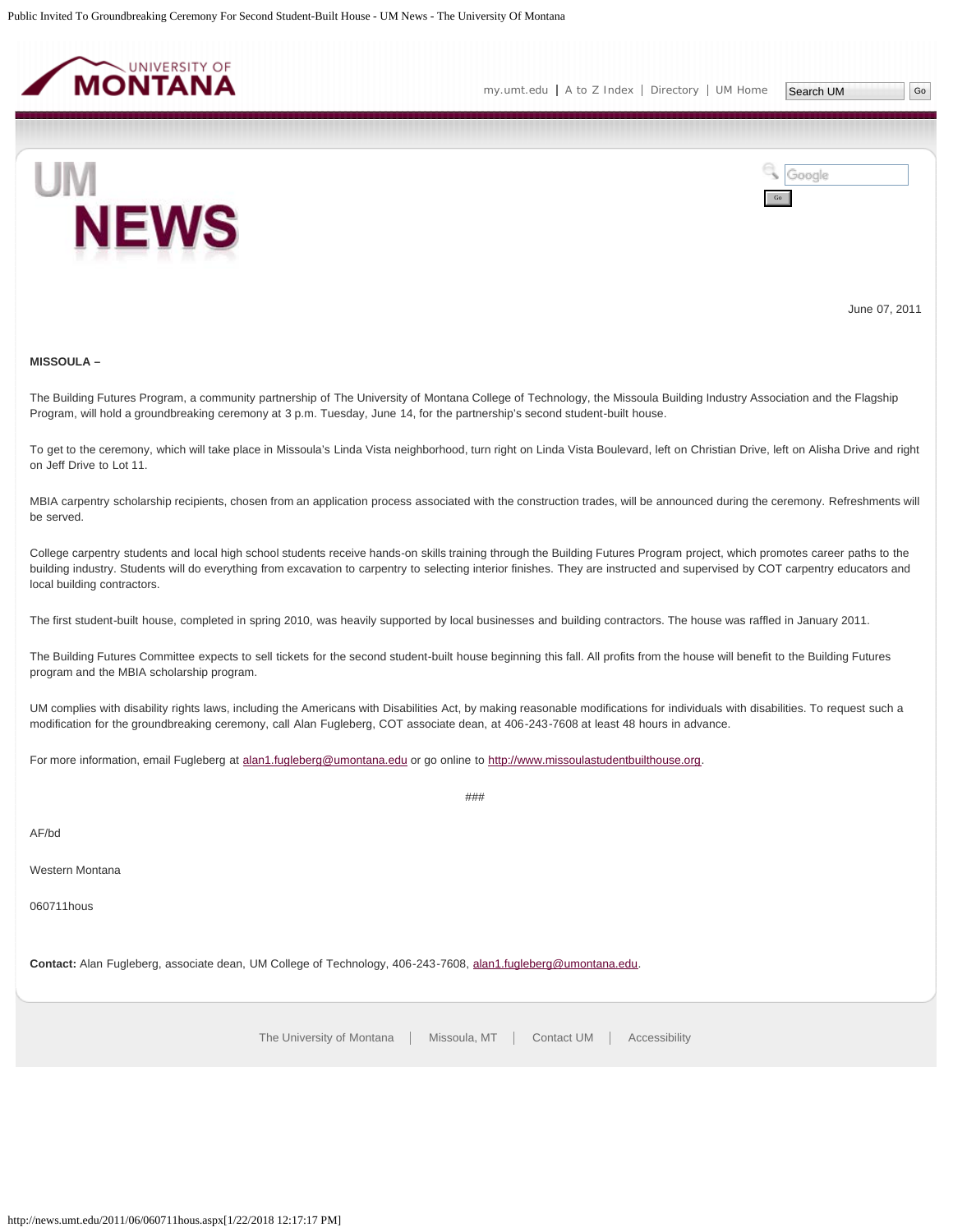<span id="page-27-0"></span>





June 13, 2011

#### **MISSOULA –**

The Maureen and Mike Mansfield Center has awarded a total of \$11,000 to 13 University of Montana students in a special natural resources competition for Pat Williams Scholarships.

The scholarships are named in honor of Williams, U.S. congressman from Montana from 1979 to 97. Williams, now a Senior Fellow at UM's O'Connor Center for the Rocky Mountain West, has taught at the University for 14 years. As a congressman, he was a strong proponent of the federal legislation that started the Mansfield Center at UM.

East Asia and domestic policy were important issues to Mike Mansfield, the Butte miner who went on to become a revered statesman and the longest-serving U.S. Senate majority leader and ambassador to Japan. Mansfield Center Director Terry Weidner said the scholarships follow Mansfield's example by emphasizing the global nature of responsible decision-making, ethical leadership and the skills necessary for considered policy development.

The scholarships, drawn from an application pool of nearly 40 students, are part of a project that aims to foster civic responsibility in future leaders and further civil dialogue on domestic policy considerations.

Scholarship recipients are:

- Talasi Brooks, law student from **Hartford, Conn.** Internship with the U.S. Forest Service climate adviser in Washington, D.C.
- Matthew Coomer, senior from **Gulfport, Miss.** Internship with the Elephant Nature Foundation in Chiang Mai, Thailand.
- Melissa Early, graduate student from **Charlotte Court House, Va.** Research exploring values-based labeling as a social movement using Predator Friendly Certification, a nascent certification labeling program.
- Brianna Ewert, graduate student from **Bradenton, Fla.** Research project on beginning farmer support programs.
- Sonya Germann, graduate student from Missoula. Research project exploring restoration and collaboration on the Tongass National Forest in southeast Alaska.
- Emily Gutierrez, junior from **Whitefish**. Research project involving sustainability and its implications in developing countries, specifically in Mexico.
- David Hooper, graduate student from **New Sharon, Maine**. Research on the interactions between members of the Nisqually tribe and plants located within Mount Rainier National Park.
- Penny Hudson, graduate student from Missoula. Research on connecting traditional ecological knowledge to diabetes research in anthropology.
- Chelsea McIver, graduate student from **Hope, Idaho**. Research on building the restoration economy in western Montana.
- Forest Moulton, graduate student from **Malone, N.Y.** Research assessing visitor evaluations of recreation conditions on the South Fork River.
- Gina Raicovich, graduate student from **Roslyn, N.Y.** Research to evaluate the potential for a collaborative public dialogue to offer recommendations to key policymakers regarding prairie conservation and land use in northeastern Montana.
- Yvonne Sorovacu, graduate student from **Richmond, Va.** Research into public knowledge needs of **Opportunity** citizens concerning groundwater contamination and remediation efforts in a federal hazardous material cleanup site.
- Jennifer White, graduate student from Missoula. Research on local effects of extractive mining in the West.

The scholarships are funded by a congressionally directed grant administered through the U.S. Department of Education. However, the projects funded by this grant do not necessarily represent the policy of the Department of Education and do not assume endorsement by the federal government.

###

For more information visit the Mansfield Center's website at<http://www.umt.edu/mansfield>.

DM/bd

Western Montana, hometown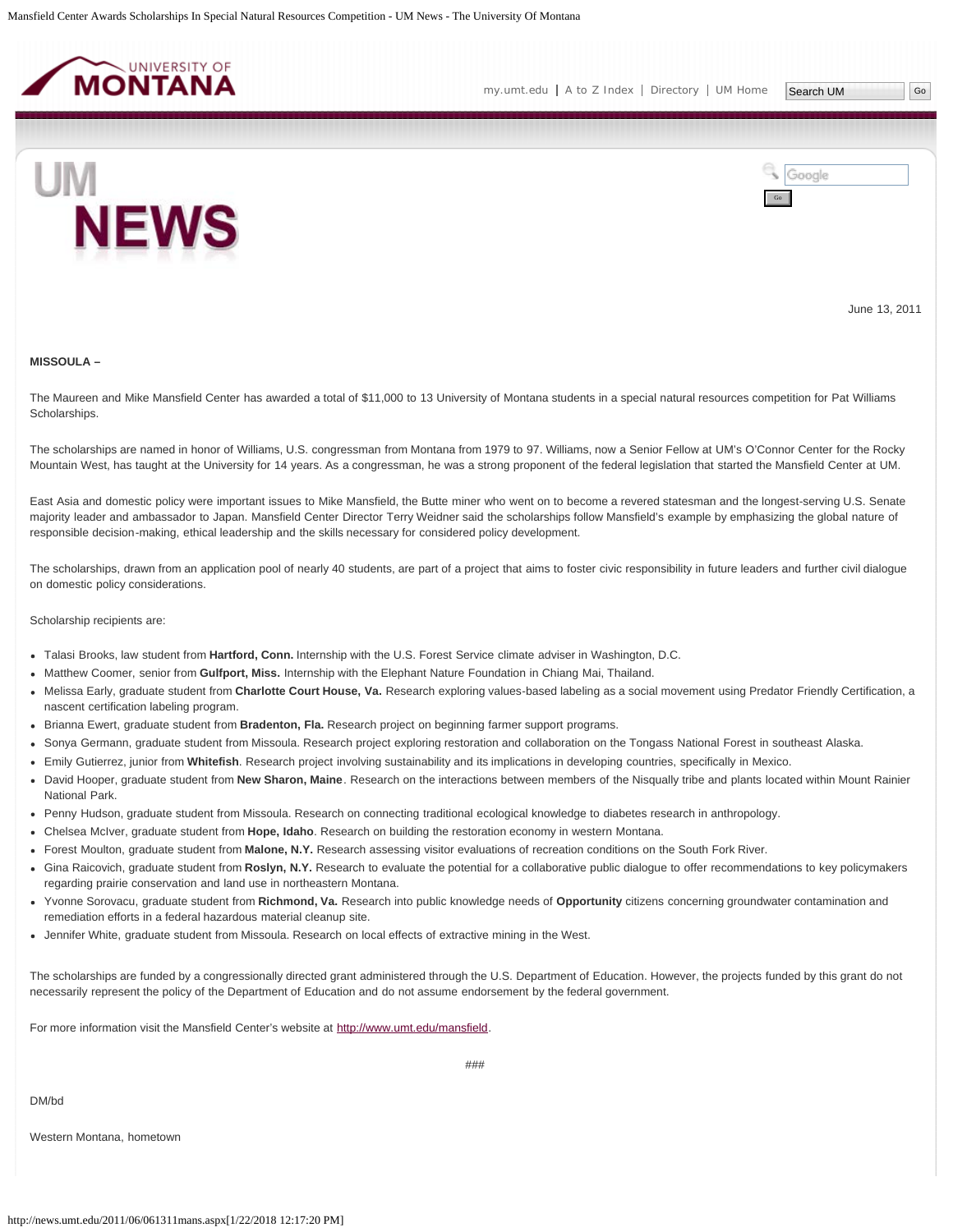Mansfield Center Awards Scholarships In Special Natural Resources Competition - UM News - The University Of Montana

[The University of Montana](http://www.umt.edu/) | Missoula, MT | [Contact UM](http://www.umt.edu/comments) | [Accessibility](http://www.umt.edu/home/accessibility) 061311mans **Contact:** Deena Mansour, project manager, UM Maureen and Mike Mansfield Center, 406-243--2713, [deena.mansour@umontana.edu.](mailto:deena.mansour@umontana.edu)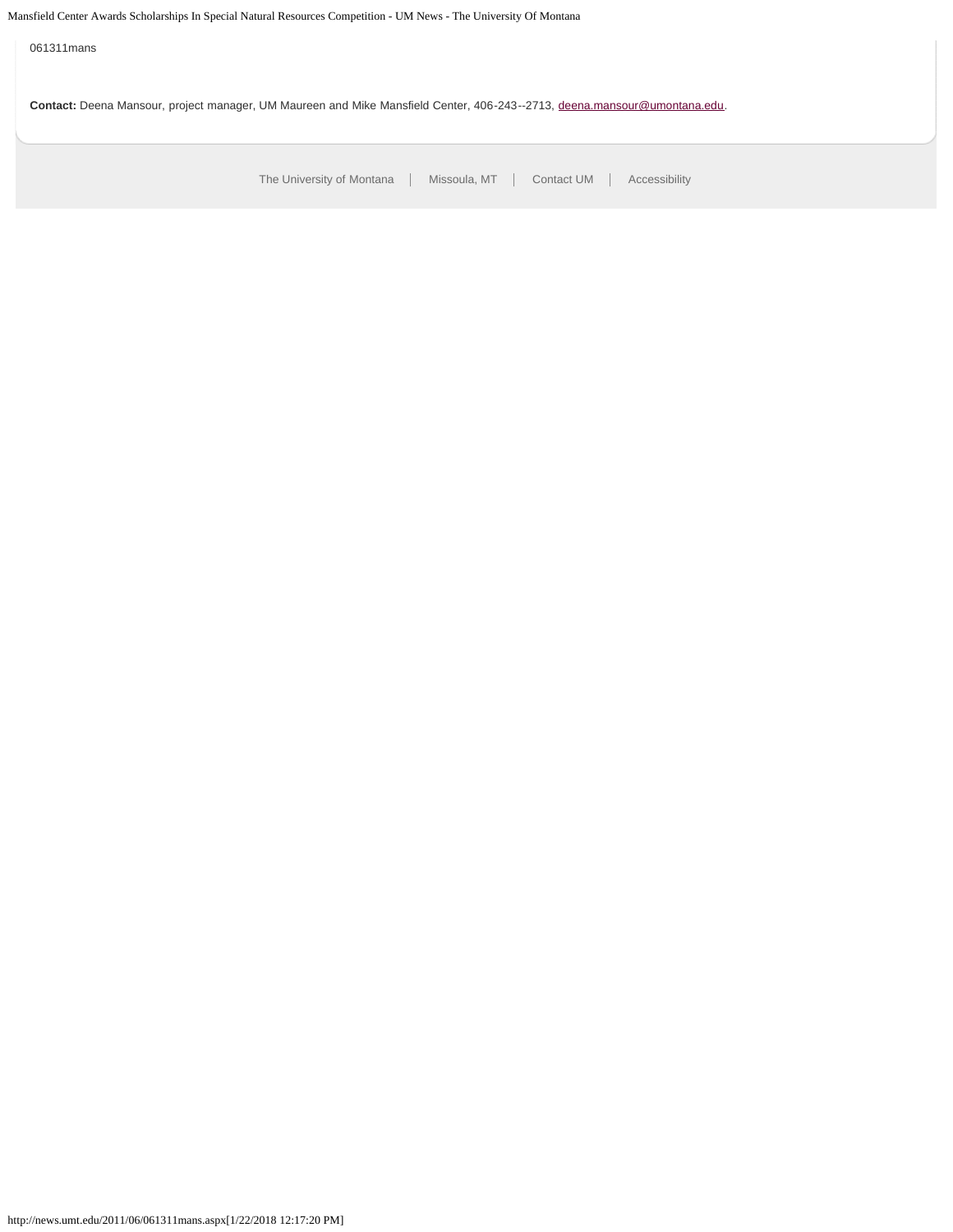<span id="page-29-0"></span>



June 09, 2011

#### **MISSOULA –**

The Wilderness Institute at The University of Montana invites citizen monitors to help collect scientific data this summer from a wilderness study area in the backcountry of the Gallatin National Forest in southwest Montana.

The Citizen Science monitoring program will take place in the 155,000-acre Hyalite Porcupine Buffalo Horn Wilderness Study Area. This year's effort is in collaboration with the Gallatin National Forest, and is part of the institute's goal to record the conditions in Montana's seven wilderness study areas.

Experienced trip leaders will lead small groups of volunteers on backcountry trips to gather data on invasive species, recreation impacts and wildlife in the study area. The trips range from three to five days and will be held during July and August.

Trip locations and dates are:

- **Friday-Monday, July 1-4:** Buffalo Horn and Beyond. Explore stunning wild country north of Yellowstone National Park.
- **Friday-Tuesday, July 8-12:** Big Creek Loops.Hike the Gallatin Crest in the heart of this spectacular country.
- **Saturday-Monday, July 16-18:** Rock Creek Loop. Hike through the Gallatin Petrified Forest to beautiful Lake Elsie.
- **Friday-Sunday, July 22-24:** Bozeman's Backyard: Hyalite Canyon. Hyalite Canyon, alpine lakes, waterfalls, rugged peaks and more.
- **Thursday-Monday Aug. 4-8:** Hyalite Adventure. Explore Fridley Peak, Hyalite Lake and Shower Falls.
- **Friday-Sunday, Aug. 12-14:** Eaglehead Mountain and Golden Trout Lakes. Panoramic views, high-mountain lakes, Windy Pass and more.
- **Friday-Monday, Aug. 19-22:** Sentinel Loop. Crest Windy Pass, traverse alpine meadows, summit the Sentinel.
- **Friday-Monday, Aug. 26-29:** Gallatin Crest Sweep. Explore the spine of the Gallatin Crest.

More information about Citizen Science and trip details are on the Wilderness Institute website at [http://www.cfc.umt.edu/wi/citizen\\_science.html](http://www.cfc.umt.edu/wi/citizen_science.html). For more information or to sign up for a trip, call 406-243-5361 or email [citizenscience@cfc.umt.edu.](mailto:citizenscience@cfc.umt.edu)

According to the institute's Citizen Science Program Director Catherine Filardi, the Forest Service is tasked with maintaining the wilderness character of these areas but doesn't always have the manpower to assess how the areas are faring.

"It's hard for agencies to get a handle on what's going on across these large landscapes with fairly limited budgets," she said. "Citizen monitors can help fill in those information gaps by being the eyes and ears on the ground."

"This year's trips will be visiting spectacular areas of the Gallatin Range, while covering every trail mile within the wilderness study area," Filardi said. "It's a great way to get into the backcountry with a fun group of people while gaining a better understanding of your backyard wilderness."

A report summarizing results will be distributed to land managers and other interested parties. Filardi hopes it will provide critical information to help inform stewardship activities and future decision-making.

"Our role is to provide objective, scientific information," she said. "Others decide how to use that information."

This is the Wilderness Institute's seventh year running Citizen Science projects in designated wilderness and wilderness study areas. During that time, the program has worked with more than 250 volunteers to conduct monitoring and restoration in seven wilderness areas and four wilderness study areas in Montana and Idaho.

Funding for the project is provided by the National Forest Foundation, the U.S. Forest Service and the Cinnabar Foundation.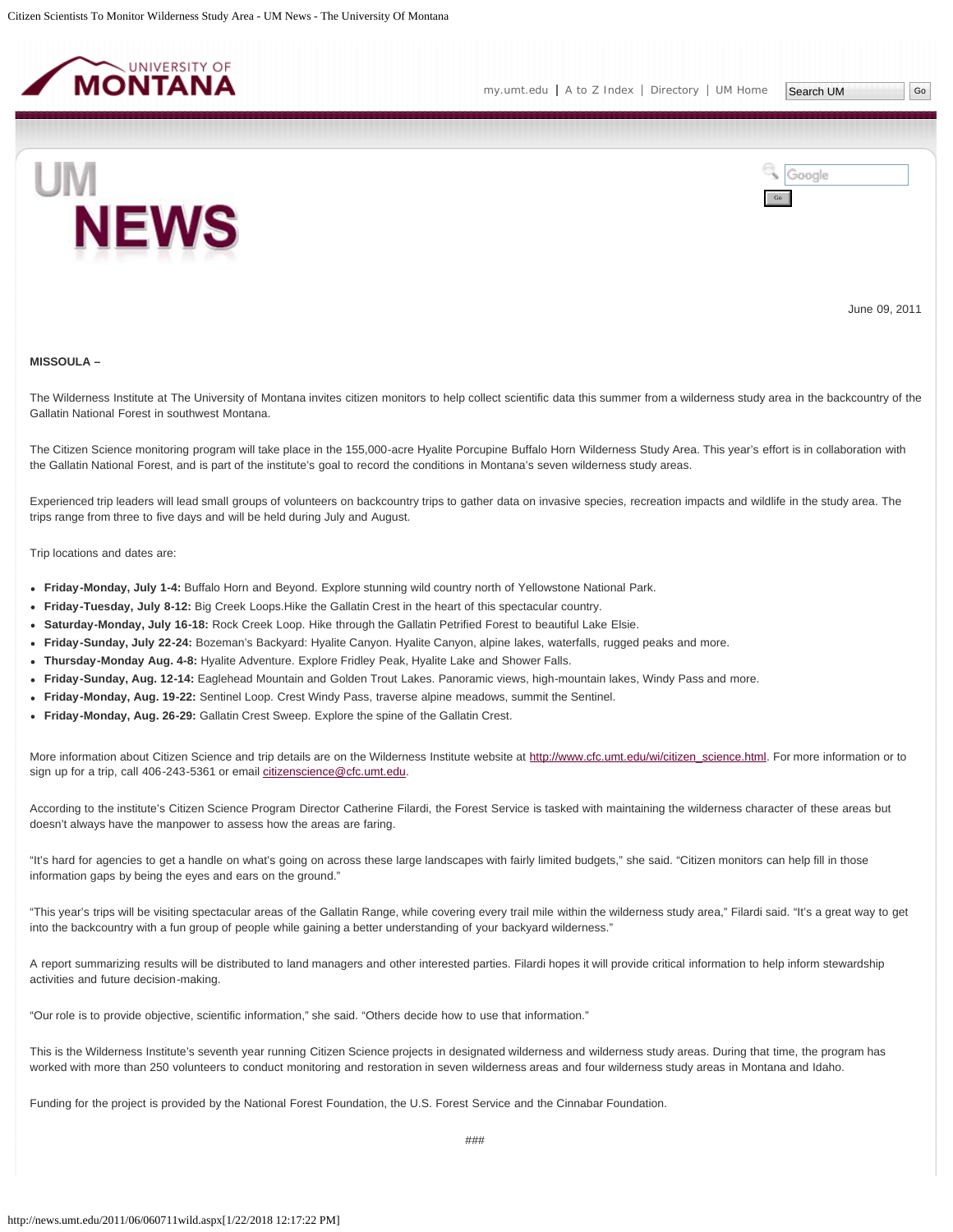Citizen Scientists To Monitor Wilderness Study Area - UM News - The University Of Montana

[The University of Montana](http://www.umt.edu/) | Missoula, MT | [Contact UM](http://www.umt.edu/comments) | [Accessibility](http://www.umt.edu/home/accessibility) GB/js Dailies/Southwest Montana 060711wild **Contact:** Grace Brogan, UM Wilderness Institute Citizen Science outreach coordinator, 406-243-5361, [citizenscience@cfc.umt.edu.](mailto:citizenscience@cfc.umt.edu)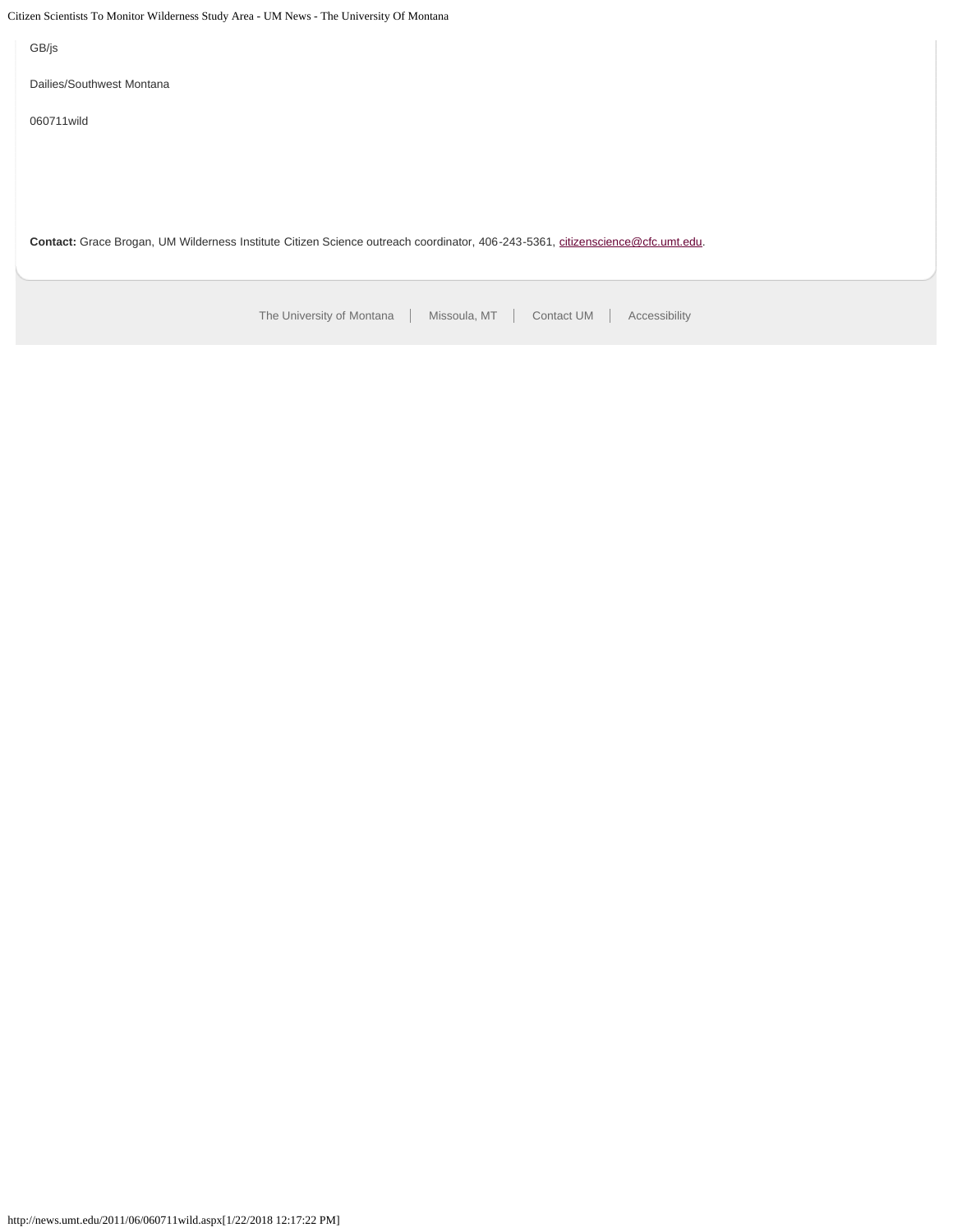<span id="page-31-0"></span>

[my.umt.edu](http://my.umt.edu/) | [A to Z Index](http://www.umt.edu/search/atoz/) | [Directory](http://www.umt.edu/directory/) | [UM Home](http://www.umt.edu/)

Search UM



Google Go

June 08, 2011

## **MISSOULA –**

Schools from across the state will offer a free opportunity at The University of Montana this month for high school girls who will enter their junior year this fall to experience college life and explore science, technology, engineering and mathematics.

The summer 2011 Science, Technology, Engineering and Mathematics (STEM) program will take place from 9 a.m. to 6 p.m. Wednesday through Friday, June 15-17, at UM's Phyllis J. Washington College of Education and Human Sciences.

The three-day program is part of a statewide plan to enhance educational and career opportunities for females. Created by math and science educators from Montana schools, colleges and universities, the program's research-based, hands-on activities are designed to give girls a greater awareness of the skills needed to be competitive in the 21st century.

Registration for the summer STEM experience is free, but space is limited. For more information or to apply, call Tricia Parrish, state coordinator for the Montana Math and Science Teacher Initiative, at 406-243-4405 or 406-550-9194 or email [tricia.parrish@mso.umt.edu.](mailto:tricia.parrish@mso.umt.edu)

Collaborators in this summer's STEM experience are Missoula County schools, Helena Public School District, Carroll College, Montana State University-Bozeman, St. Labre Indian School, Salish Kootenai College, Polson School District and UM.

STEM participants can put a lab coat and rubber gloves on and see firsthand how people breathe, learn about some of the chemical processes that allow our bodies to function, use GPS to navigate the UM campus, explore scuba diving and more.

The girls will stay in UM residence halls and have the opportunity to experience college life. Information also will be available to help participants understand the requirements necessary for successful application to Montana colleges and universities.

###

All participants will receive a UM gift bag, school supplies and other surprises to keep for the new school year. Breakfast, lunch and dinner will be provided.

TP/bd

Local, State

060811stem

**Contact:** Tricia Parrish, state coordinator of the Montana Math and Science Teacher Initiative, UM Phyllis J. Washington College of Education and Human Sciences, 406- 243-4405, 406-550-9194, [tricia.parrish@mso.umt.edu](mailto:tricia.parrish@mso.umt.edu).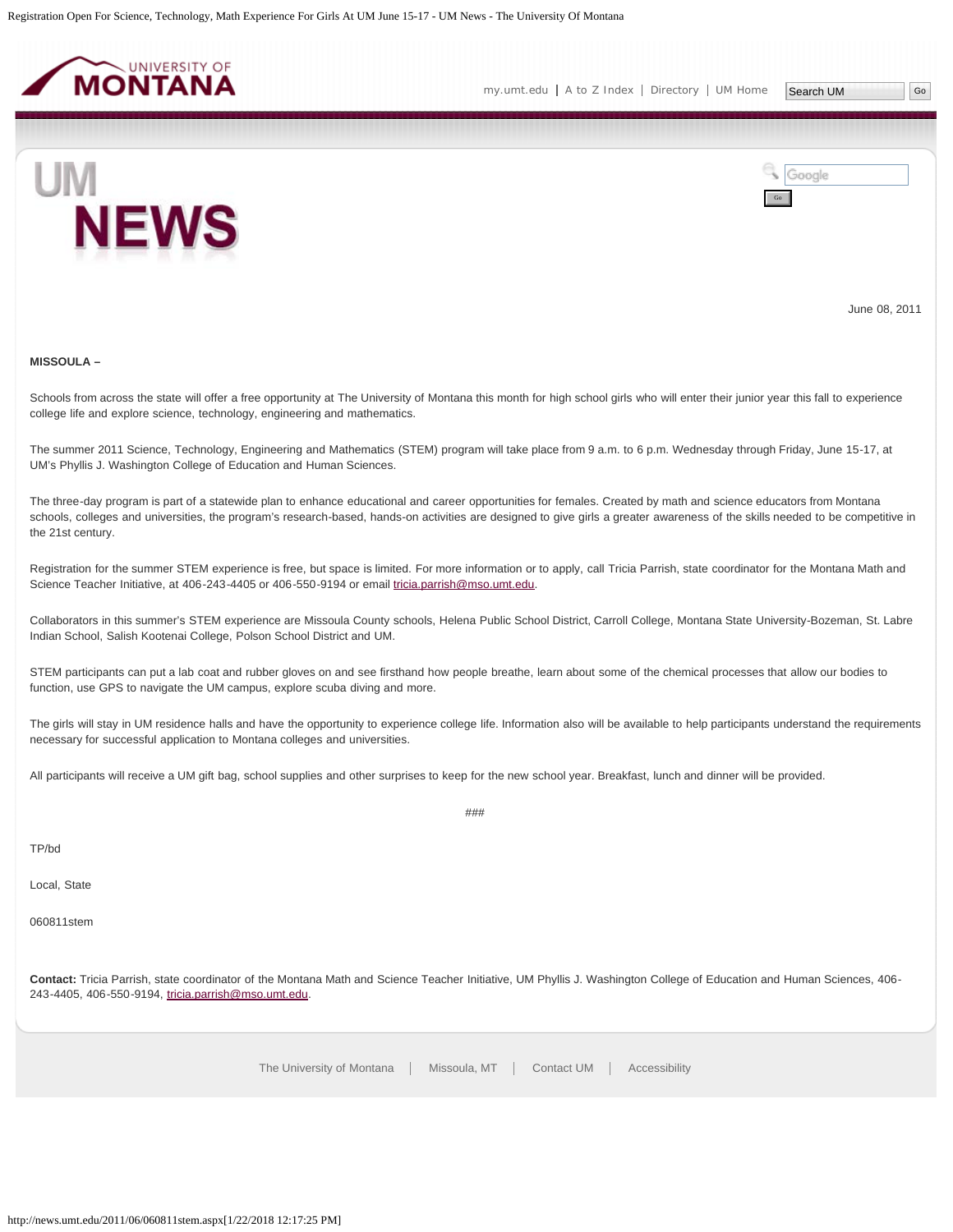<span id="page-32-0"></span>



June 08, 2011

# **MISSOULA —**

The University of Montana has awarded 24 Presidential Leadership Scholarships to 24 exceptional incoming freshmen from across Montana and the nation.

The scholarships recognize outstanding talent, academic performance, leadership and contribution to the community. This year's scholarship winners were chosen from a field of more than 400 qualified applicants.

Scholarship recipients become members of UM's Davidson Honors College and receive a four-year tuition waiver, as well as \$5,000 to \$7,500 per year.

Montana's crop of 2011 Presidential Leadership Scholars are Taylor Steubs of Billings; Nicole Thelen of Bozeman; Taymee Brandon, Gavin Hagfors, Coral Larson and Eamon Ormseth of Great Falls; Jameson Boslough and Michael Zarling of Helena; Geoffrey Glidewell of Lolo; and Shaun Bummer, Matthew Freeman and Nathaniel Goodburn of Missoula.

Twelve Presidential Leadership Scholars will come to UM from other states. They are Dennis Price of Lake Forest, Calif.; Brendan Jordan of Littleton, Colo.; Jordan Lunsford of Moscow, Idaho; Morgan LaPointe of Deerfield, Mass.; Ellen Brandell of West Bloomfield, Mich.; Allison Mueller of Brainerd, Minn.; Skye Lawlor of Rapid City, S.D.; Jessica Lindsay of Brier, Wash.; Alexa Kerr of Colbert, Wash.; Chase Ellinger of Ellensburg, Wash.; Kylie Rebich of Everett, Wash.; and Katherine Dorsett of Federal Way, Wash.

###

JM/rm

Local, dailies, hometowns

060811lead

**Contact:** James McKusick, dean, Davidson Honors College, 406-243-2541, [dhc@umontana.edu.](mailto:dhc@umontana.edu)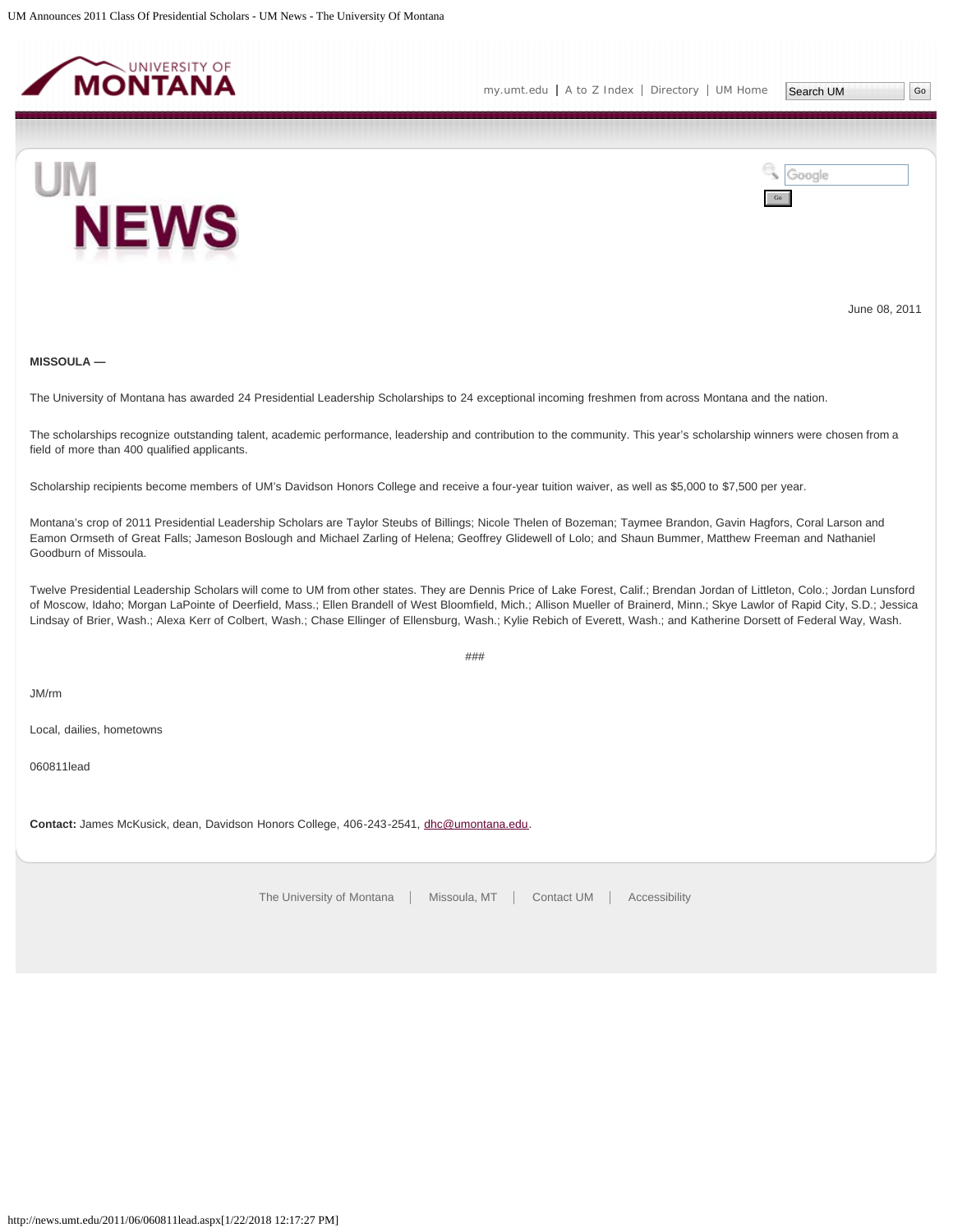<span id="page-33-0"></span>



June 07, 2011

#### **MISSOULA –**

The University of Montana's spectrUM Discovery Area will celebrate the last day of school for local children on Friday, June 10, by hosting the "Second Annual Weird Science Dance Party" at Caras Park.

The event, which features spectrUM exhibitions and live performances, begins at 6:30 p.m. Admission is \$3 per person or \$15 for a family group.

Money raised will benefit spectrUM's Science for All Scholarship Fund, which provides financial aid to schools and children across Montana who wish to access the discovery area's inquiry-based science education. To date, the fund already has helped almost 400 children access dynamic science education.

This year's party features live music, selected activities from spectrUM's traveling exhibitions, a performance by UM's G. Wiz, exotic animals from Potomac's Animal Wonders, booths from the Zootown Arts Community Center and the Children's Museum of Missoula, and a special appearance by UM mascot Monte. Participants are encouraged to attend in zany clothing or costumes, creating a fun and festive atmosphere.

The spectrUM Discovery Area is a science learning center dedicated to inspiring a culture of learning and discovery through experiences, programs, educators and technologies that help all Montanans advance their curiosity about science and the world around them. Each year spectrUM reaches more than 39,000 children in Montana through in-museum science exploration and statewide traveling exhibitions to rural and tribal communities across the state. Of the children who interacted with spectrUM last year, 55 percent came from low-income areas or belonged to Title I schools in some of the most impoverished counties in Montana.

Through numerous outreach programs and participation in community events such as the Western Montana Fair and the River City Roots Festival, spectrUM inspires kids of all backgrounds to pursue careers in science, mathematics and technology.

###

For more information visit the spectrUM Discovery Area website at [http://spectrum.umt.edu](http://spectrum.umt.edu/).

LM/bd

Local

060711spec

**Contact:** Levi McGarry, AmeriCorps VISTA volunteer, spectrUM Discovery Area, 406-243-4828, [levi.mcgarry@mso.umt.edu;](mailto:levi.mcgarry@mso.umt.edu) Lisa Woods, spectrUM Discovery Area business manager, 406-544-5184, [lisawoods81@gmail.com.](mailto:lisawoods81@gmail.com)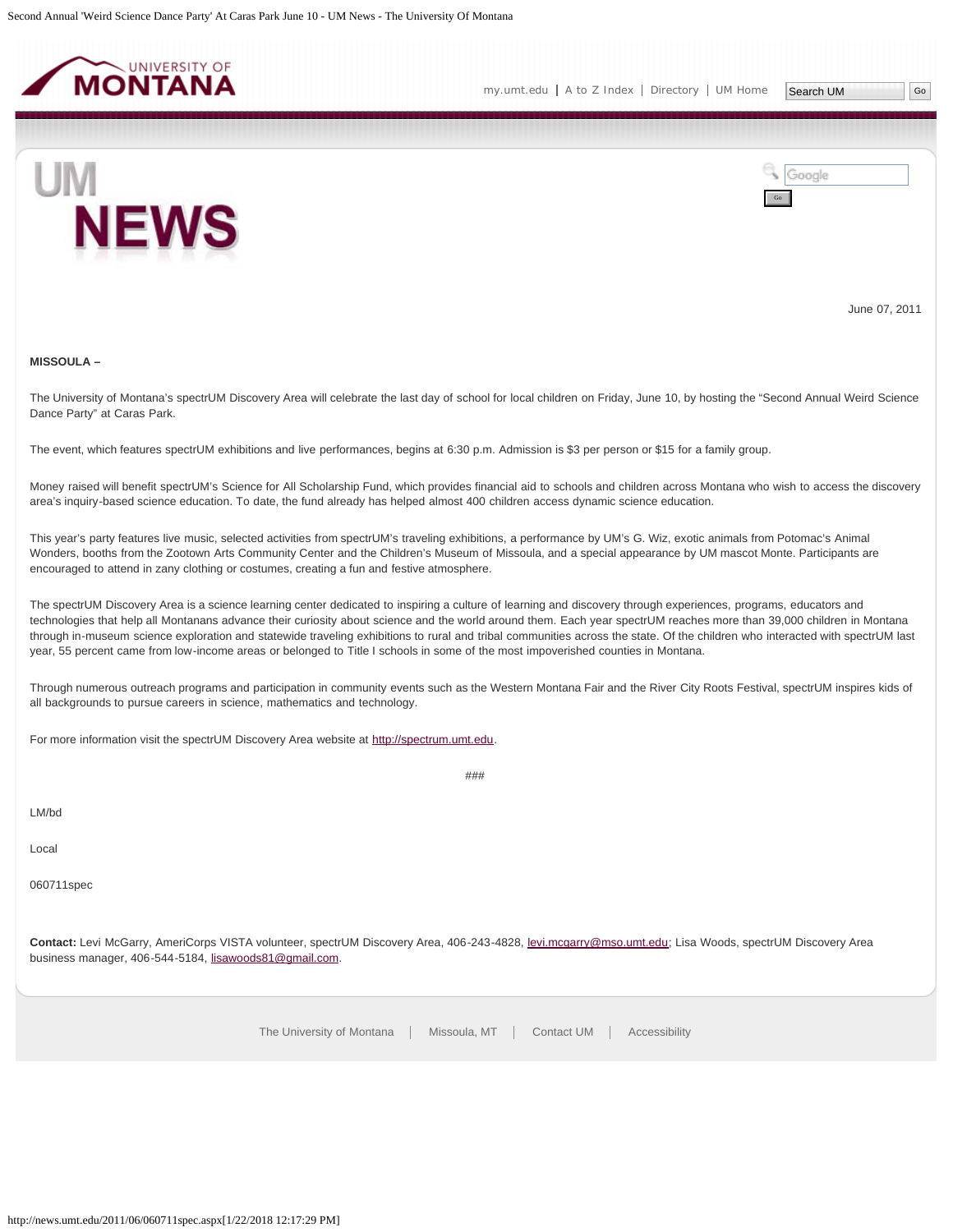<span id="page-34-0"></span>

[my.umt.edu](http://my.umt.edu/) | [A to Z Index](http://www.umt.edu/search/atoz/) | [Directory](http://www.umt.edu/directory/) | [UM Home](http://www.umt.edu/)

Search UM



Google Go

June 07, 2011

#### **MISSOULA –**

The University of Montana Foundation has established a scholarship for UM students from Japan who were afflicted by the March earthquake that caused a tsunami and nuclear disaster.

The Japan Rising Opportunity Scholarship demonstrates UM's continued support for its Japanese students and Japan as a whole. The UM Japan Earthquake and Tsunami Relief website, [http://www.umt.edu/japan,](http://www.umt.edu/japan) provides a link to the fundraising page for those wishing to donate.

Donors who contribute \$100 or more to the scholarship fund will receive the "UM's Heart Goes Out to Japan" poster, the product of collaboration between the UM and Missoula communities to support Japan in the aftermath of the disasters.

Mika Watanabe-Taylor is a UM alumnus from Japan now working for the University's Disability Services for Students. "I believe this scholarship will give other Japanese people, especially those most heavily impacted by the disasters, a wonderful opportunity to pursue their dreams of attending college in the United States," she said.

"As a foreign student, my student visa restricted my ability to work," Watanabe-Taylor said. "Scholarships helped me ease such financial limitations and helped me pursue my dreams. Because of this experience, I strongly value scholarships and am excited about the Japan Rising Opportunity Rising Scholarship."

The new scholarship is for both undergraduate and graduate students from Japan. Students from across the country may apply, but preference will be shown to students from the Iwate, Miyagi and Fukushima prefectures in the Tohoku Region. Applicants must have met all UM admission criteria in their respective fields of study.

A scholarship committee appointed by Effie Koehn, director of the UM Office of Foreign Student and Scholar Services, will determine the scholarship recipients and amounts. For more information call Koehn at 406-243-5580 or email [effie.koehn@umontana.edu](mailto:effie.koehn@umontana.edu).

###

CBS

Local, dailies

060711japn

**Contact:** Effie Koehn, director, UM Office of Foreign Student and Scholar Services, 406-243-5580, [effie.koehn@umontana.edu](mailto:effie.koehn@umontana.edu).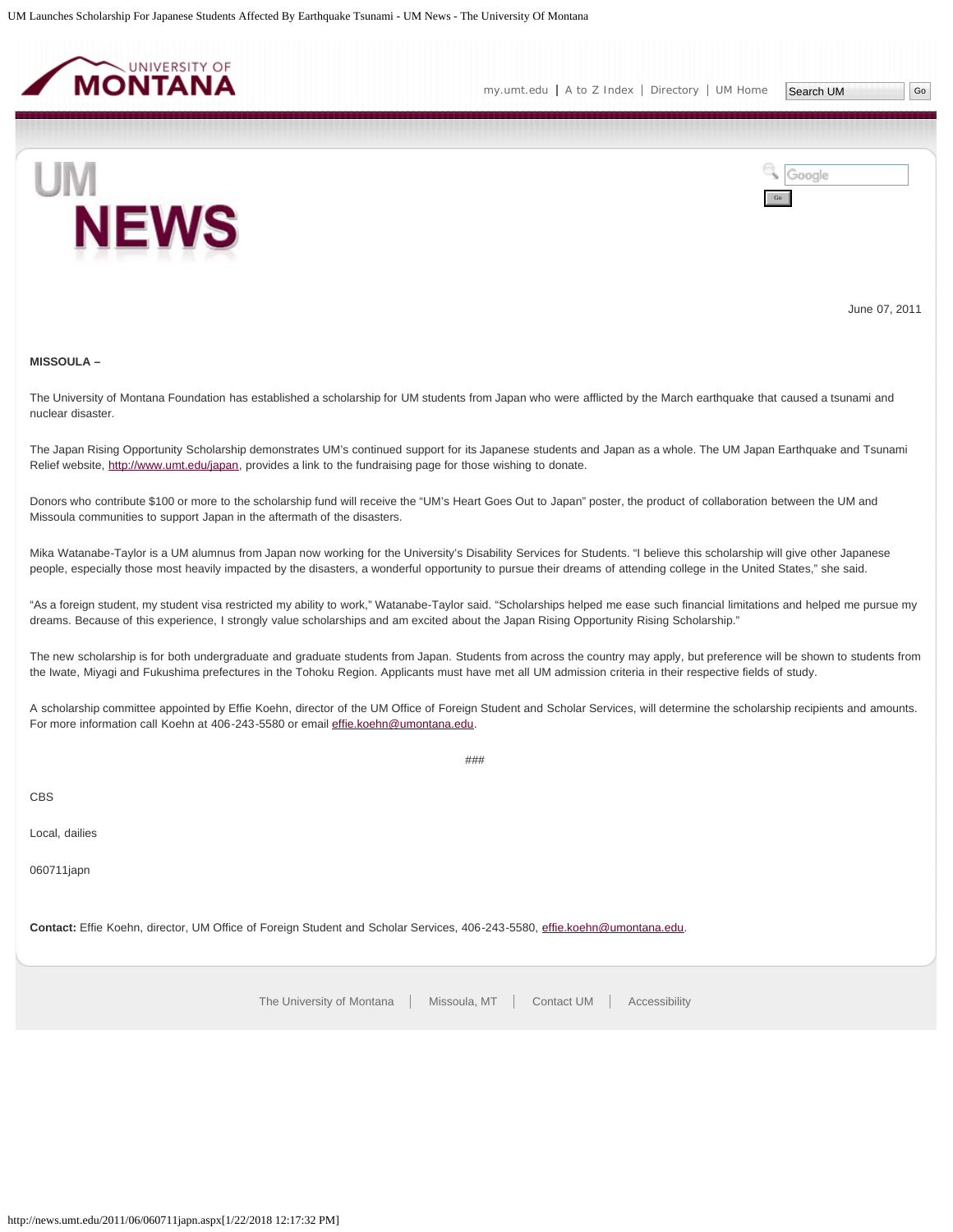<span id="page-35-0"></span>

Go

Google



June 06, 2011

#### **MISSOULA –**

The Maureen and Mike Mansfield Center has awarded a total of \$12,000 to 13 University of Montana students who are recipients of spring 2011 Pat Williams Scholarships.

The scholarships, drawn from an application pool of nearly 60 students, were awarded competitively to students pursuing internships and research related to public policy across a broad range of fields.

Named in honor of Williams, U.S. congressman from Montana from 1979 to 1997, the scholarship program is part of a project that aims to foster civic responsibility in future leaders and further civil dialogue on domestic policy considerations.

Williams has taught at UM for 14 years and is a Senior Fellow at the University's O'Connor Center for the Rocky Mountain West. While serving in Congress, he was a strong proponent of the federal legislation that started the Mansfield Center at UM.

East Asia and domestic policy were important issues to Mike Mansfield, the Butte miner who went on to become a revered statesman, the longest serving U.S. Senate majority leader and an ambassador to Japan. Mansfield Center Director Terry Weidner said the scholarships follow Mansfield's example by emphasizing the global nature of responsible decision-making, ethical leadership and the skills necessary for considered policy development.

The spring 2011 Pat Williams Scholarship recipients are:

- Caitlin Ajax, junior from Cody, Wyo. Internship in Amman, Jordan, on civic engagement with the nonprofit organization Hamzet Wasel.
- Josh Fomon, graduate student from Iowa City, Iowa. Internship with CutBank, UM's literary journal, to expand the publication's outreach to underserved populations.
- Nora Gartner, junior from Chicago. Internships as an interpreter at Travelers' Rest State Park and Montana Fish, Wildlife and Parks.
- Aislinn Heavy Runner-Rioux, graduate student from Browning. Research project on the impact the All Nations Louis Stokes Alliance for Minority Participation program has on Native American college students in science, technology, engineering and mathematics.
- Kate Jaffe, graduate student from Seattle. Research project exploring the history of organ donation public policy and the bioethical issues of these policies through a collection of oral histories.
- Patrick Nicholson, graduate student from Danville, Va. Research project on the sulfur dioxide cap-and-trade allowance market and five related energy markets to determine if cap-and-trade programs increase volatility in energy markets.
- Helen Russette, senior from Havre. Research project assessing the accessibility standards in rural health clinics and community health centers for those with disabilities.
- Thomas Schumann, graduate student from Washington, D.C. Research examining school-based instruction in personal finance as a policy option for improving financial knowledge and outcomes in Montana.
- John Semmens, law student from Great Falls. Internship with the American Civil Liberties Union.
- Micah Sewell, graduate student from Mason, Mich. Research on a comparative assessment of U.S. policy toward Nicaragua, 1990-present.
- Kate Sheridan, graduate student from Eugene, Ore. Research on a history of microlivestock in urban environments.
- Virginia Summey, graduate student from Helena. Research on Elreta N. Melton Alexander Ralston, a groundbreaking African-American female judge.
- Jonathan Van Dyke, graduate student from Missoula. Research on the impact of the courts on annual funding agreements between tribes and federal agencies.

The Pat Williams Scholarships are funded by a congressionally directed grant administered through the U.S. Department of Education. However, the projects funded by this grant do not necessarily represent the policy of the Department of Education and do not assume endorsement by the federal government.

For more information visit the Mansfield Center's website at<http://www.umt.edu/mansfield>.

DM/bd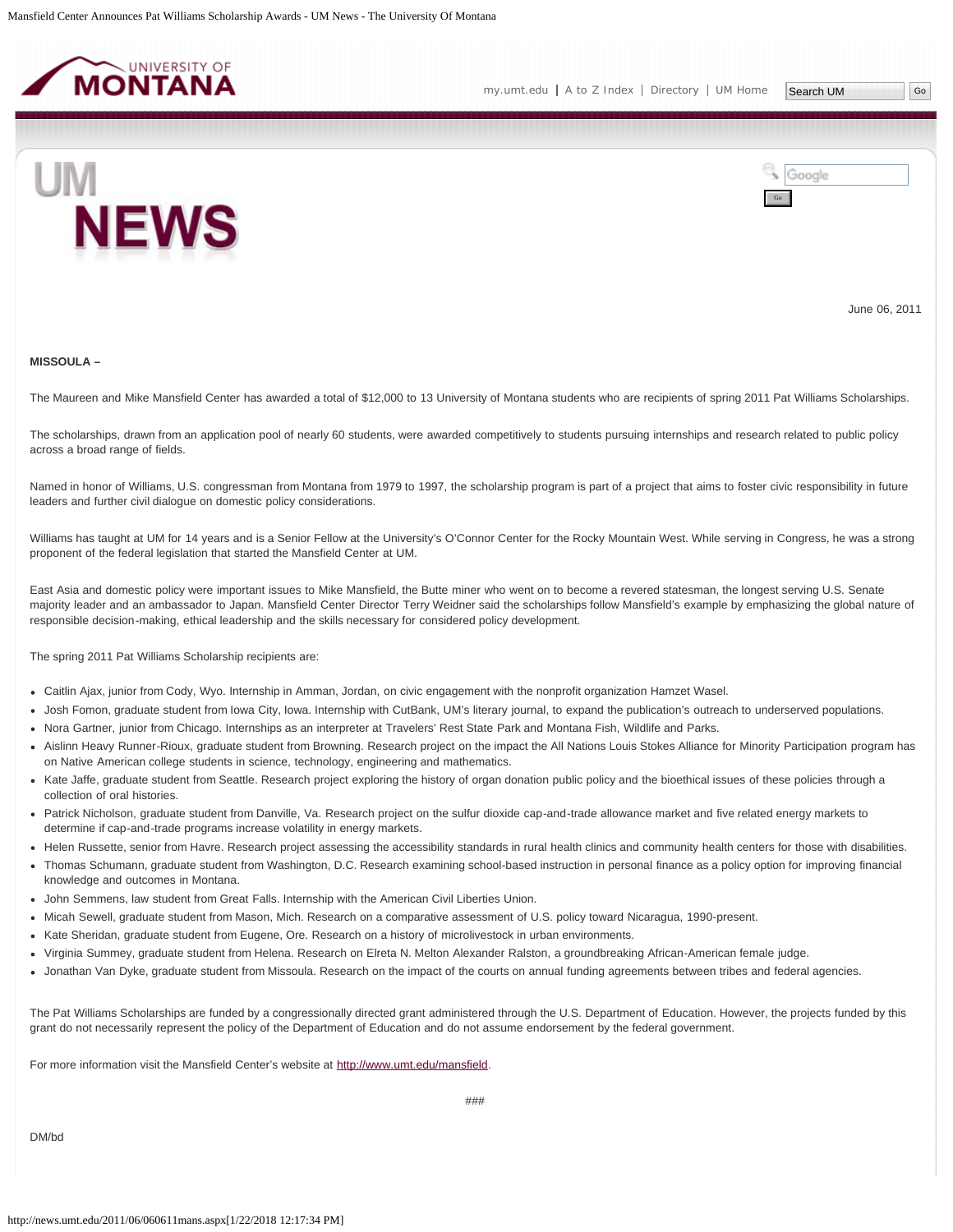# Mansfield Center Announces Pat Williams Scholarship Awards - UM News - The University Of Montana

Western Montana, hometowns

060611mans

**Contact:** Deena Mansour, project manager, UM Maureen and Mike Mansfield Center, 406-243-2713, [deena.mansour@umontana.edu](mailto:deena.mansour@umontana.edu).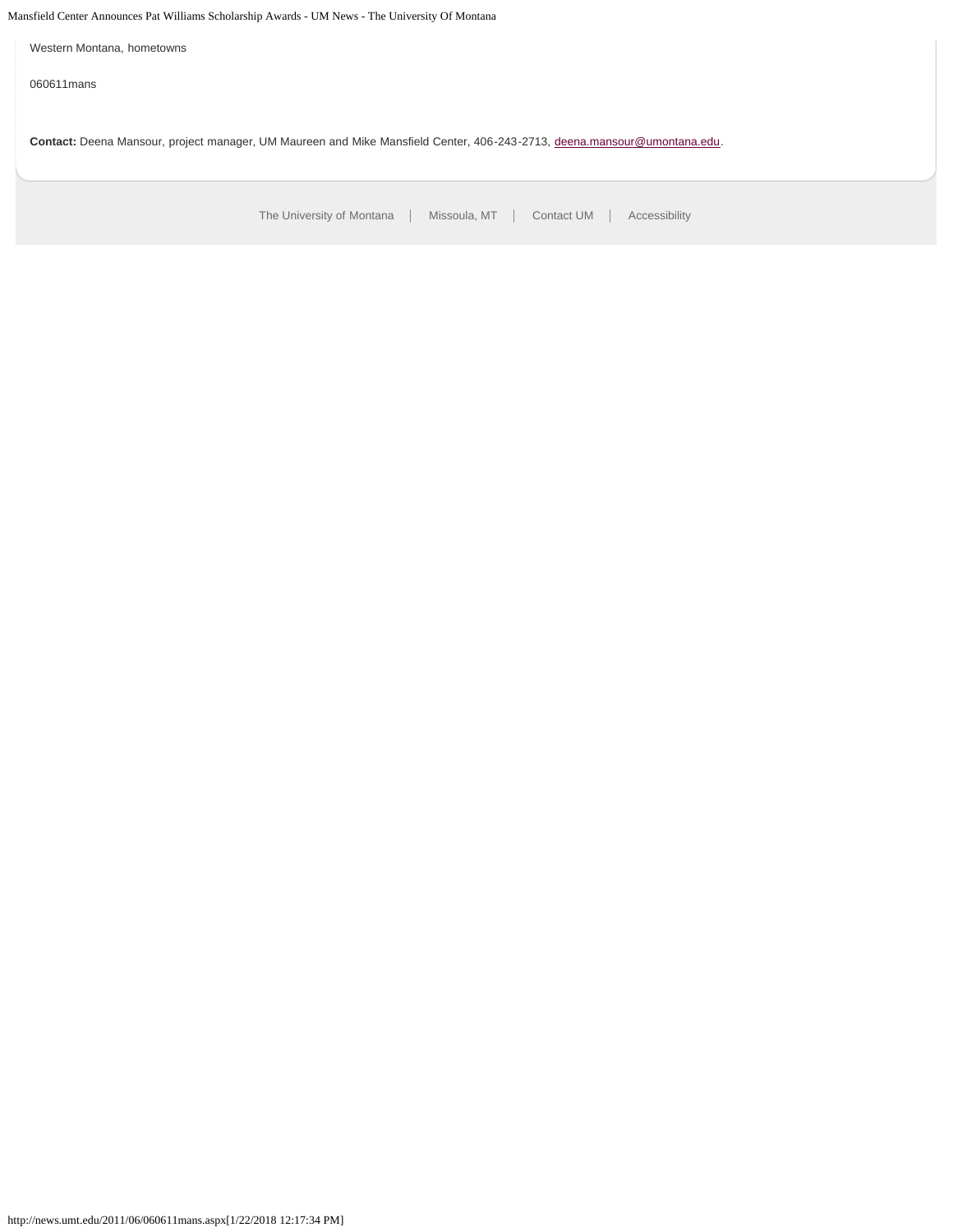<span id="page-37-0"></span>



June 06, 2011

# **MISSOULA –**

Furthur, the band that continues to push musical boundaries with highly impressive improvisations and timeless renditions of Grateful Dead classics, will bring its Summer of 2011 tour to The University of Montana's Adams Center on Tuesday, Sept. 27.

###

Formed by Phil Lesh and Bob Weir, the band is composed of all-star talent that includes Jeff Chimenti, Joe Russo, Sunshine Becker, Jeff Pehrson and John Kadlecki.

The UM show starts at 7 p.m. Doors open at 5:30 p.m. Tickets cost \$45 and go on sale Friday, June 10. They are available at all GrizTix locations, online at [http://www.griztix.com](http://www.griztix.com/) or by calling 888-666-8262.

For more information visit [http://www.Furthur.net](http://www.furthur.net/) or [http://umproductions.org.](http://umproductions.org/)

AR/bd

**State** 

060611frth

**Contact:** Aaron Reynolds, marketing coordinator, UM Productions, 406-243-4719, [marketing@umproductions.org.](mailto:marketing@umproductions.org)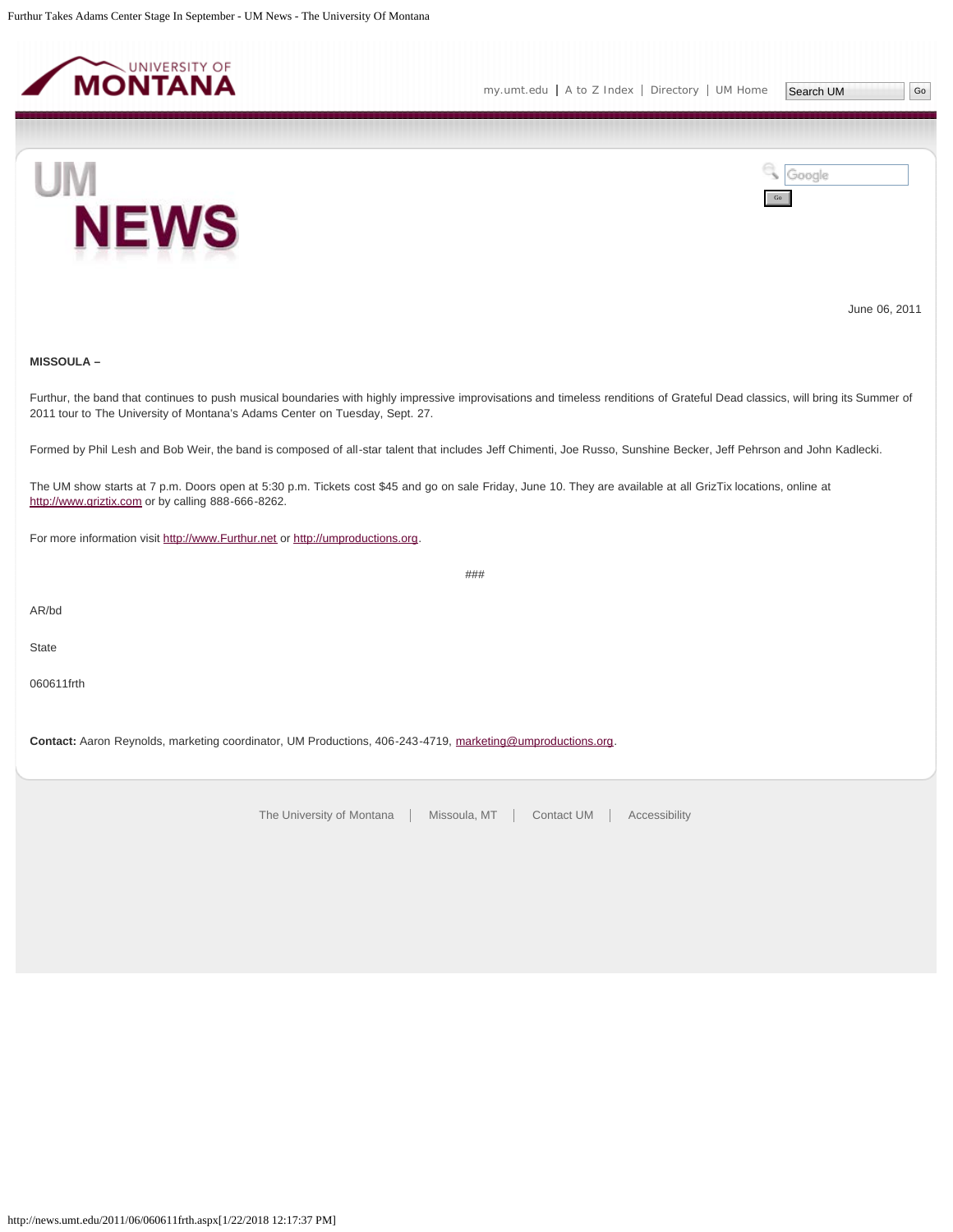<span id="page-38-0"></span>



June 03, 2011

#### **MISSOULA –**

A research team from The University of Montana may have discovered a new advantage for Type 1 diabetics: They may burn fat at a greater rate than non-diabetics during exercise.

The team studied fat and carbohydrate oxidation rates in 29 individuals with Type 1 diabetes. Study participants – 19 females and 10 males – were tested for aerobic capacity and metabolic data during a stationary cycle or treadmill test to exhaustion. The researchers then recruited an age- and gender-matched group of non-diabetics from the community to serve as the control.

"For the first time, we set out to explicitly compare fuel utilization in Type 1 diabetics and healthy adults," said UM health and human performance Associate Professor Charles Dumke, lead author of the study. "While we know diabetics' elevated blood sugar and insulin administration affect fuel utilization, we have not studied this in healthy adults until now."

For all study participants, metabolic data was recorded every two minutes during exercise. Blood glucose was recorded pre-exercise (20 minutes and five minutes before) and post-exercise (5 minutes and 20 minutes after). Carbohydrate and fat oxidation were calculated at 50, 60, 70 and 80 percent of aerobic capacity. All subjects avoided strenuous exercise for 24 hours and fasted for two hours before testing.

Study results suggest that at the same relative intensity Type 1 diabetics oxidize fat greater and carbohydrates less than non-diabetics, Dumke said. Before and throughout exercise, diabetics had higher blood sugar levels and slower carbohydrate burning than their non-diabetic counterparts. However, diabetics did have the advantage in fat burning. Fat oxidation was consistently higher in the diabetic group.

"The results are significant in that despite elevated blood sugar values, Type 1 diabetics appear to oxidize fat at greater rates," Dumke said. "This is perhaps to compensate for their lack of endogenous insulin production.

"Insulin is a powerful hormone in the control of fuel utilization. Since Type 1 diabetics rely on exogenous insulin administration, they in essence also control their muscles' fuel selection during exercise," he said. "Our pretest instructions of a two-hour fast likely resulted in lower basal levels of insulin in the Type 1 diabetics."

The UM research was presented this week at the American College of Sports Medicine's 58th Annual Meeting and Second World Congress on Exercise is Medicine, which is being held through June 4 in Denver.

###

ACL/bd

State, select national media

060211dbet

**Contact:** Charles Dumke, associate professor, UM Department of Health and Human Performance, 406-243-6176, [charles.dumke@mso.umt.edu.](mailto:charles.dumke@mso.umt.edu)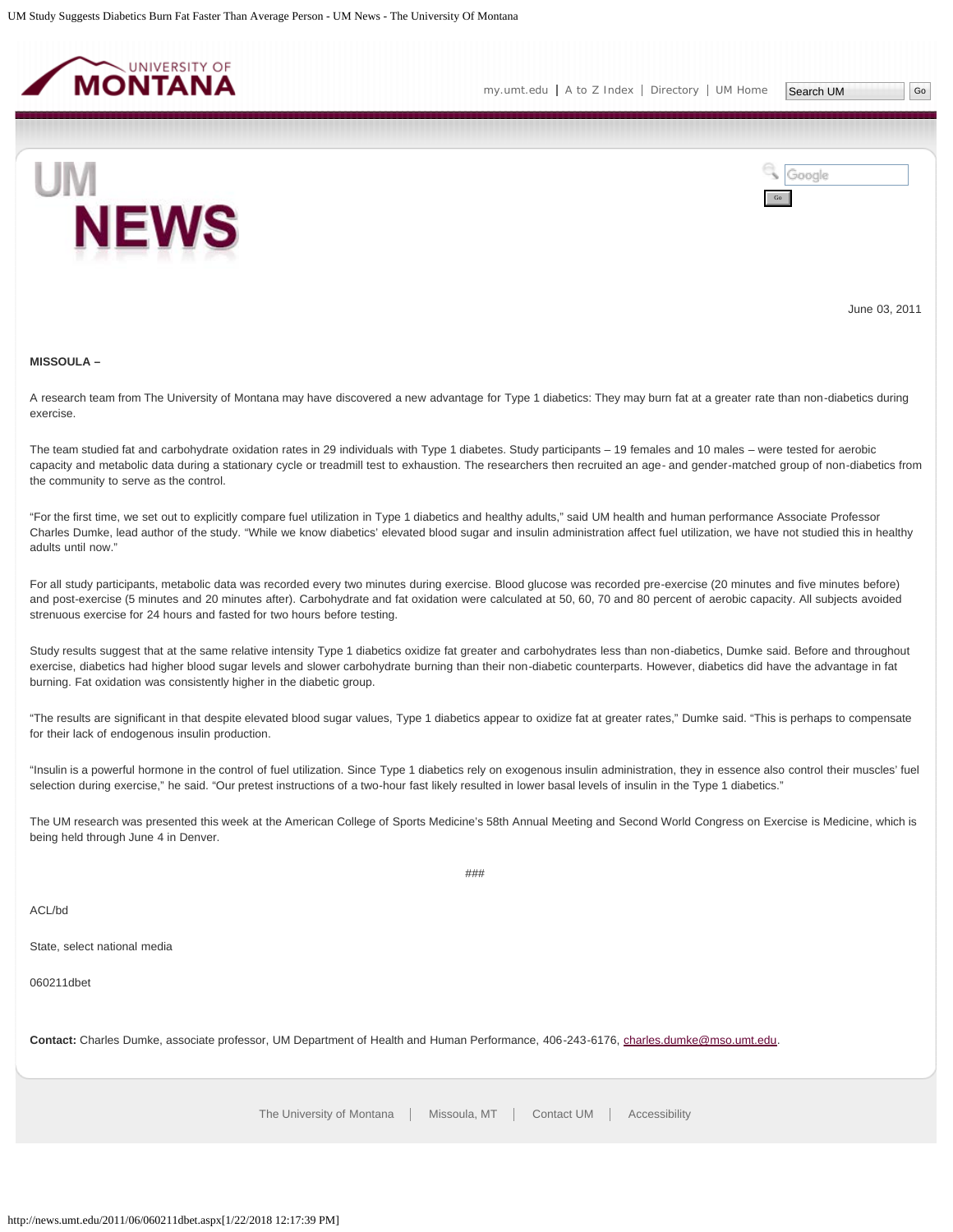<span id="page-39-0"></span>

Search UM |Go



Google Go

June 02, 2011

# **MISSOULA –**

The Associated Students of The University of Montana Office of Transportation gave 397,744 rides during the 2010-11 academic year – a record number on their six Park-N-Ride and UDASH buses.

The new record includes riders who used the South Park-N-Ride, East Broadway Park-N-Ride, College of Technology shuttle and UDASH, the late-night bus, as well as special shuttles such as those offered for home football games and Commencement.

The ASUM transportation system is free and open to the public. Service is available during UM's autumn and spring semesters.

By replacing single-car drivers and getting students, faculty and staff in the buses, the system saved 53,282 pounds of carbon monoxide, 8,313 pounds of hydrocarbons and 2,393 pounds of nitrogen oxides from being released into Missoula's air shed. The system also relieved congestion in and around the University area.

Next academic year the system will boost services. The East Broadway Park-N-Ride will be changed from 20-minute bus service to 10-minute bus service. The late-night UDASH bus will change from a half-hour service to 15-minute service on Friday and Saturday nights.

###

For information about routes and other services offered by the ASUM Office of Transportation, visit [http://www.umt.edu/asum/ot.](http://www.umt.edu/asum/ot)

NW/bd

Western Montana

060111tran

**Contact:** Nancy Wilson, director, Associated Students of UM Office of Transportation, 406+243-4599, [nancy.wilson@mso.umt.edu](mailto:nancy.wilson@mso.umt.edu).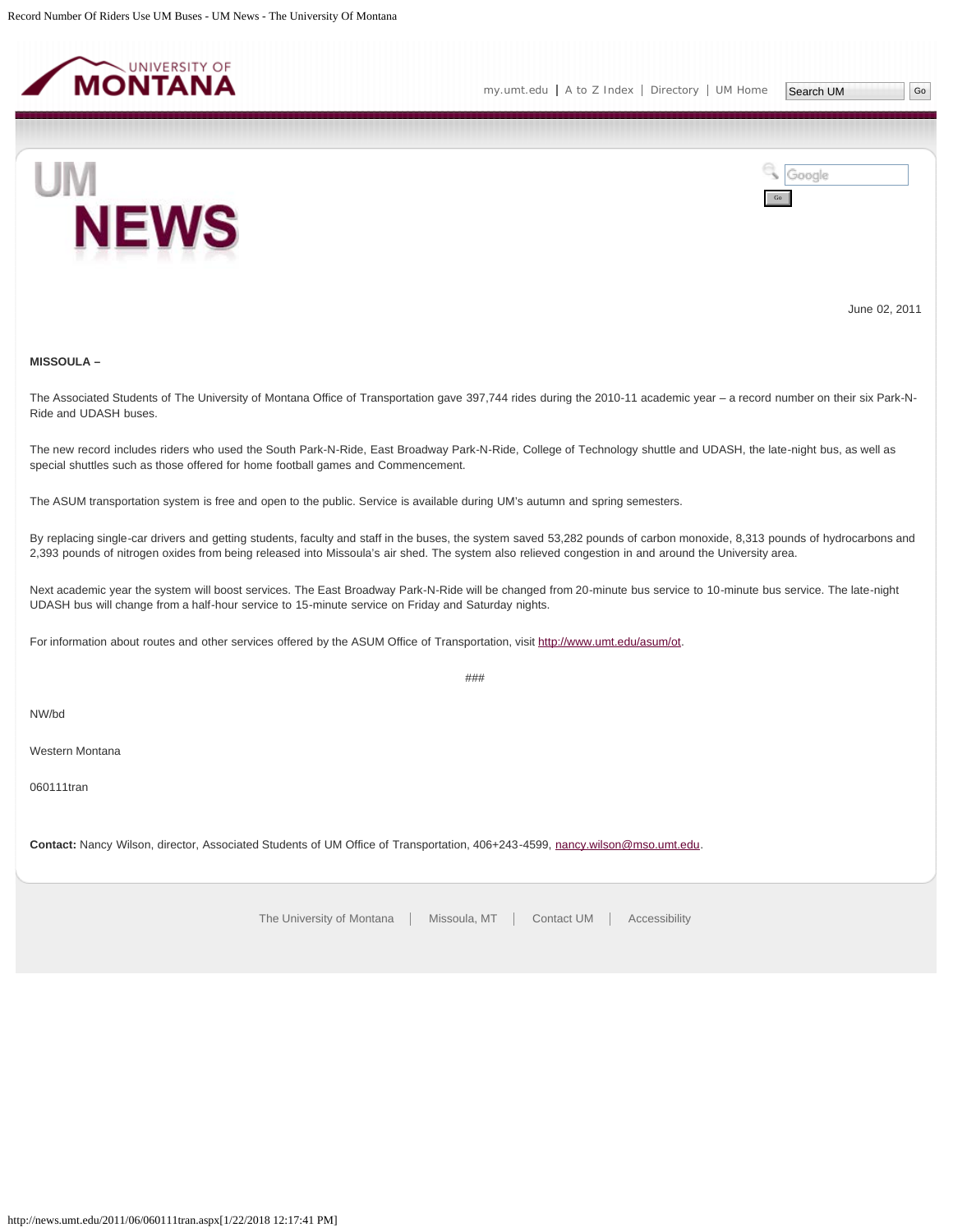<span id="page-40-0"></span>



June 02, 2011

#### **MISSOULA –**

Eight Montanans will travel to China next week for a public diplomacy mission on global environmental issues under the sponsorship of the U.S. Department of State and organized by the Maureen and Mike Mansfield Center of The University of Montana.

The Mansfield Center has been awarded a \$440,000 grant by the U.S. Department of State to implement a two-way exchange program with China on global environmental issues. The program focuses on young professionals who work in the field of the environment and want to establish international partnerships and new ways of looking at shared concerns.

The Montana contingent will be accompanied by two Alabamans who work on various aspects of coal mining and methane recovery. Program participants are:

- Jonathan Andrew David**,** natural resource specialist minerals, Bureau of Land Management, Miles City.
- Matthew Stanton Frank, associate editor, Missoula Independent, Missoula.
- Ross Patrick Keogh, planner and analyst, Sagebrush Energy, Missoula.
- Melissa Deanne Mitchem, environmental specialist, Industrial Energy and Minerals Coal Program, Montana Department of Environmental Quality, Helena.
- Rosemary Jan Moore, field organizer, Northern Plains Resource Council, Billings.
- Monica Lynn Pokorny, wildlife habitat restoration ecologist, Confederated Salish and Kootenai Tribes, Polson.
- Brianna Carolie Randall, water policy director, Clark Fork Coalition, Missoula.
- Joaquin Small Rodriguez, environmental youth organizer, Native Action, Lame Deer.
- Niccolle Monique Manke, mining engineer, National Institute for Occupational Safety and Health, Office of Mine Safety and Health Research, Dora, Ala., and Bethel Park, Pa.
- Seth Autrey Newton, oil and gas attorney, Rosen Harwood P.A., Tuscaloosa, Ala.

The group of 10 Americans will travel to Beijing and Guizhou, China, for three weeks, June 7-26. They'll also engage with 20 Chinese counterparts traveling to Montana in September.

In describing why she looks forward to representing Montana, Mitchem said, "I've learned to appreciate our wealth of natural resources and understand the responsibilities that come along with having them. For the past five years, I've dedicated my career to reclaiming lands impacted by resource extraction, developing and teaching responsible practices, and enforcing those practices through regulation. I love what I do and am proud to be a steward of Montana."

Moore adds, "Working with and learning from other young professionals who are working toward positive change will be greatly beneficial for us as we begin our careers. I am interested in developing lasting professional relationships with Chinese counterparts where we can continue to exchange our understanding and development of environmental issues long after the program has come to a close."

The Office of Citizen Exchanges of the U.S. Department of State provides grants to U.S. nonprofit organizations to conduct two-way exchange programs that provide substantive professional development and support to emerging leaders from the U.S. and foreign countries. The purpose of each exchange program is to engage with foreign leaders in critical professions, to demonstrate respect for foreign cultures and to promote mutual understanding between the people of the United States and other countries.

The Mansfield Center promotes better understanding of Asia, U.S. relations with Asia, and ethics and public affairs in the spirit of U.S. Sen. Mike Mansfield and his wife, Maureen.

"This U.S.-China exchange project is an integral part of the Mansfield Center's efforts to increase mutual understanding between the U.S. and Asia," said center Director Terry Weidner. "The program offers Americans the opportunity to share their expertise and experience with their foreign counterparts and to learn about Chinese problems and perspectives."

The exchange will be divided into two phases. The first phase consists of a visit by 10 Americans to Beijing and Guizhou, a province in southwest China, to look at environmental issues. Participants will be accompanied by Suhan Chen, Mansfield Center Confucius Institute co-director.